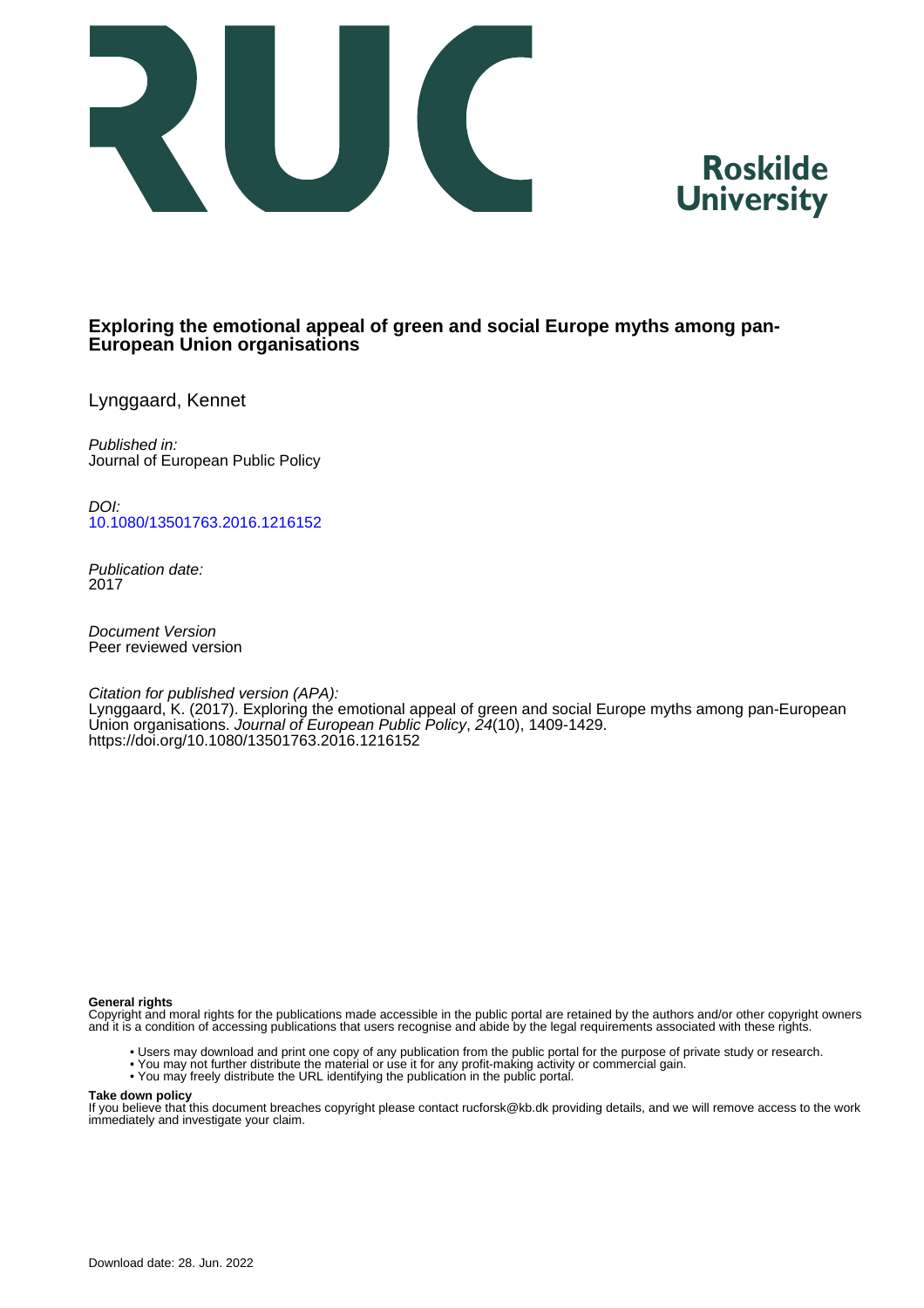# **Exploring the emotional appeal of green and social Europe myths among pan-European Union organisations**

Kennet Lynggaard

## **ABSTRACT**

This paper aims to advance European integration research by exploring the emotional appeal of political myths in day-to-day European Union politics with a special focus on the reception and reproduction of myths among pan-European Union non-governmental organisations. I investigate myths associated with 'EUROPE 2020: a European strategy for smart, sustainable and inclusive growth', adopted in early 2010. What makes Europe 2020 especially interesting here is that it draws upon and feeds into a number of myths about European integration including 'green Europe' and 'social Europe'. The paper argues that: (1) pan-European Union non-governmental organisations are receptive to political myths, including in the short term; (2) pan-European Union non-governmental organisations contribute to the reproduction of myths, especially already-institutionalised myths and myths that resonate with their sectoral activities; and (3) pan-European Union non-governmental organisations strategically use political myths to justify policy positions and continually mobilise desires around utopian ideals to secure organisational survival.

**KEY WORDS** Europe 2020; green Europe; NGOs; political emotions; political myths; social Europe.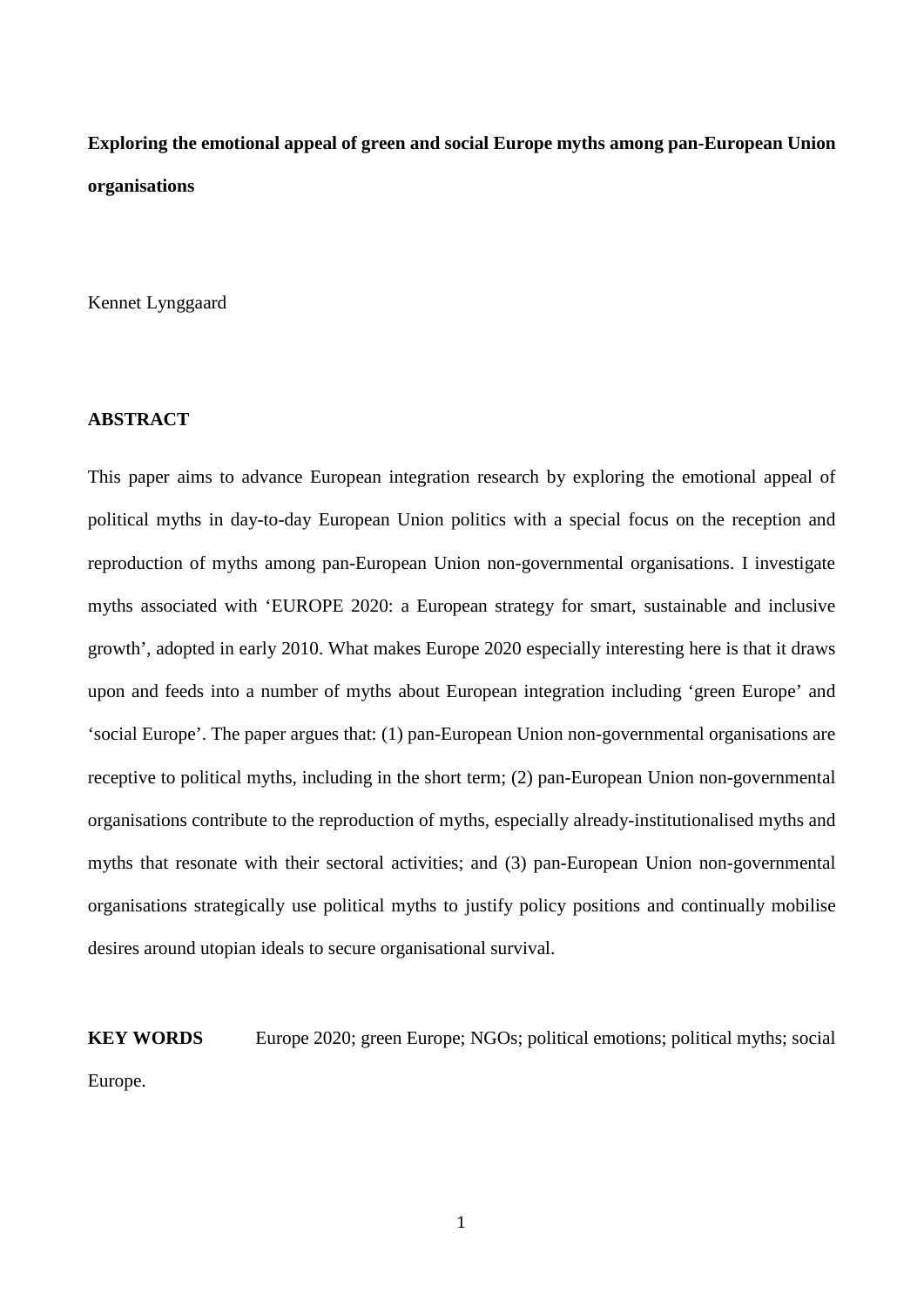#### **I. Introduction**

This paper explores the reception and reproduction of political myths by pan-European Union nongovernmental organisations (pan-EU NGOs) in the processes of European integration. The point of departure is that the emotional appeal of political myths is crucial to an understanding of both how the European Union (EU) becomes constituted as a political reality and of how the integration process itself occurs (Manners 2014; McNamara 2015). Earlier studies of political myths have been almost exclusively associated with EU identity politics and legitimacy. This reflects how collective European myths are fundamental to our understanding of issues such as European social solidarity, citizens' feelings of belonging to the EU, and political advocacy for and resistance to European integration. While certainly related to such issues, the specific focus in this paper is on the role of political myths in meso-level political processes. Moreover, the paper moves beyond the typical focus on the production and usage of political myths in the narrow circles of EU institutional actors by paying distinct attention to the reception and reproduction of political myths among pan-EU NGOs.

For this purpose I explore myths associated with Europe 2020 ('EUROPE 2020: a European strategy for smart, sustainable and inclusive growth', European Commission 2010), which was adopted in early 2010. The significance and potential of the Europe 2020 strategy for the EU's political economy is clear. For my purposes, however, it is not so much the impact – or possibly lack thereof – of the stated strategy objectives that is of interest. What make Europe 2020 especially useful for this study is that it draws upon and feeds into a number of myths about European integration. More specifically, the strategy draws on the core political myths of what have been termed 'green Europe' (Lenschow and Sprungk 2010) and 'social Europe' (Rovisco 2010). See also Lynggaard, Manners and Søby 2014: 3). Europe 2020 draws on past myths and in doing so, arguably, creates expectations about the future of European integration. In that sense it represents a view on 'past futures' holding that, '[t]he processes in which collective memories are constructed are about the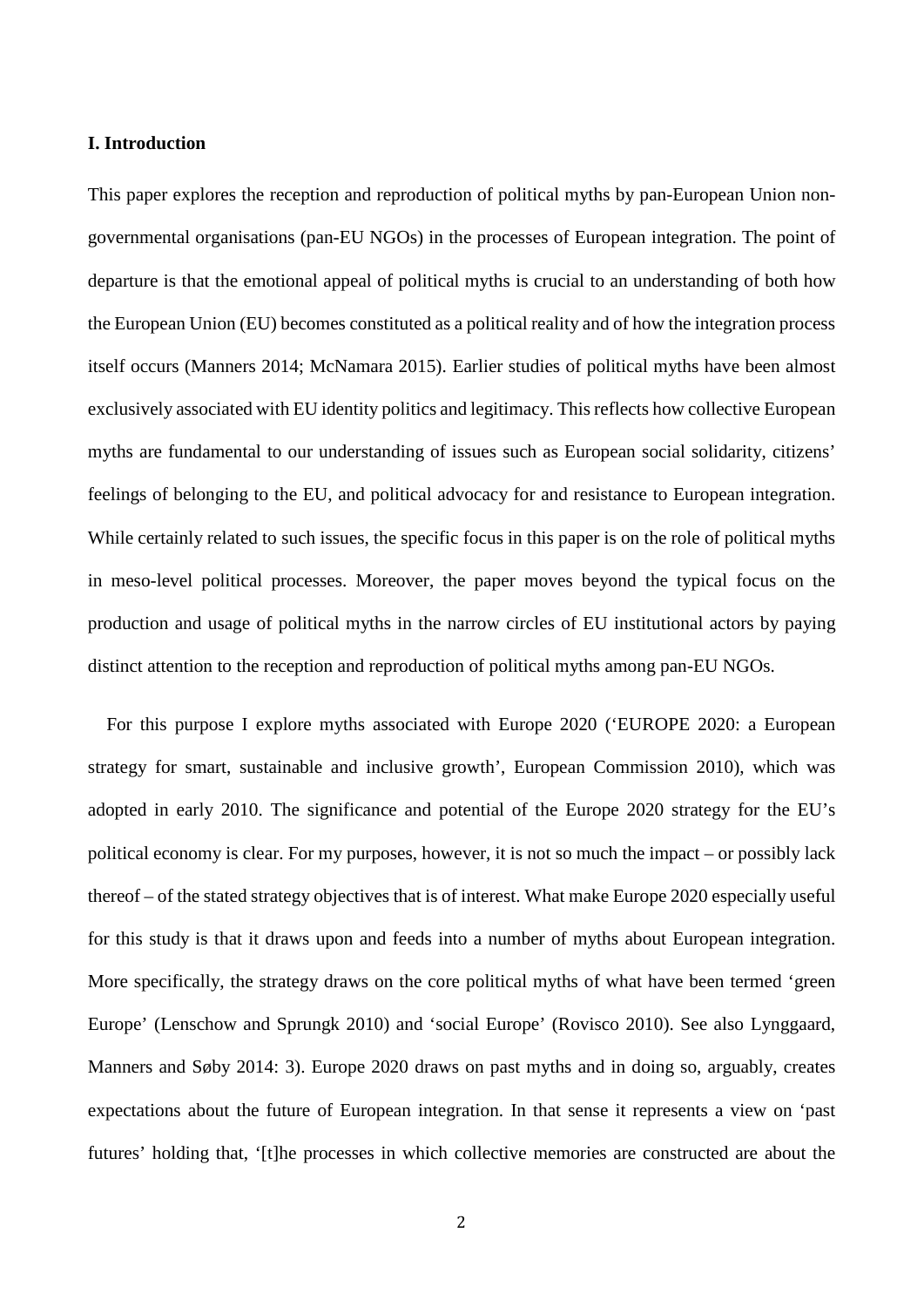horizons of future expectations as much as about past experiences' (Stråth 2005: 260). To be sure, myths about European integration are not thought of as anything less than real, or as being in opposition to political rationality. Rather, the study of political myth is closely associated with the study of political discourse and narratives, but additionally concerned with their appeal to the political emotions on which political rationality depends, an issue I will return to below.

While the Europe 2020 strategy in itself creates expectations about the future trajectory of European integration, both in general and, quite specifically, through strategy targets, the implications of Europe 2020 very much depend on how it is received by societal actors. Europe 2020 was formulated as a response to the 2008 financial and economic crisis. The initiative can be viewed as accommodating to critiques of what, by some, were seen as the one-sided EU austerity policies at the time. Launching Europe 2020 the European Commission president Barroso recognised that:

*The condition for success* [of Europe 2020] *is a real ownership by European leaders and institutions. Our new agenda requires a coordinated European response, including with social partners and civil society. If we act together, then we can fight back and come out of the crisis stronger. We have the new tools and the new ambition. Now we need to make it happen.* (European Commission 2010: 4).

My focus here is on to what extent this ownership has in fact materialised among pan-EU NGOs, and, specifically, on the role of political myths in the reception and reproduction of the strategy. In the exploration of how pan-EU NGOs outside EU institutions receive and feed into myths about European integration, I put special focus on members of the social policy coalition known as the Platform of the European Social NGOs (Social Platform), the European Environmental Bureau (EEB), the European Trade Union Confederation (ETUC) and Businesseurope (until early 2007 the 'Union of Industrial and Employer's Confederations of Europe' [UNICE]). They all enjoy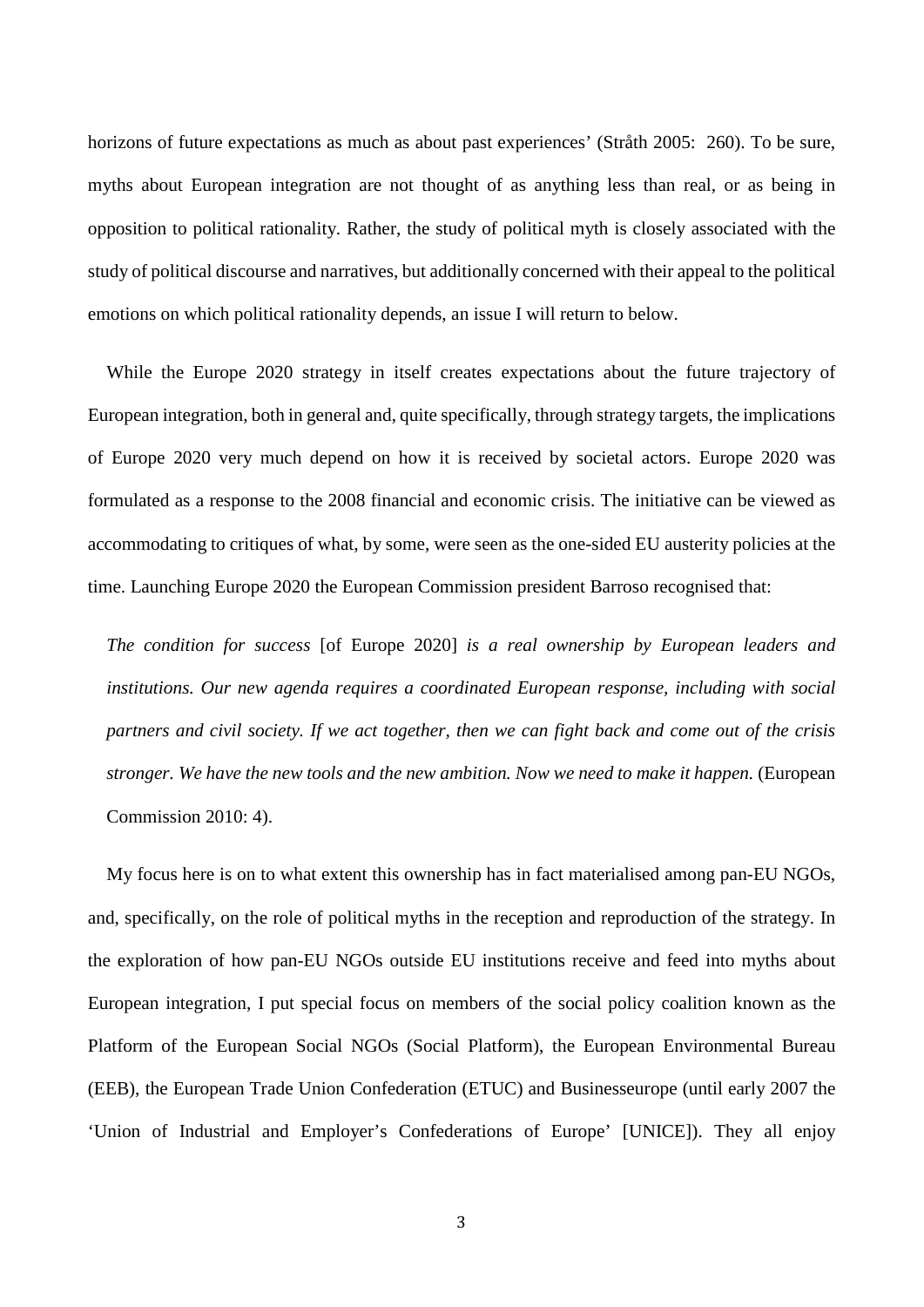institutionalised access to EU decision making, are some of the largest Brussels-based NGOs and together their activities cover a broad spectrum of policy issues. Furthermore, the paper develops a three-step research design for the study of the emotional appeal of political myths. The first step views Europe 2020 as representative of *a set of institutionalised narratives* in order to identify how pan-EU NGOs receive concepts and conceptions associated with the strategy, with a special emphasis on the green and social Europe. The second step sets up a design for the study of the *emotional appeal* of political discourse associated with green and social Europe narratives, thus qualifying some such to be classed as political myths, and the third step allows for the investigation of *the reproduction and usage of myths* among pan-EU NGOs. To be sure, I will not be mapping the content of green and social Europe discourses or narratives in their entirety. I assume their existence in some form or other (I return to why these are credible assumptions). Doing so I refer to narrative discourse as I set out to explore, first, emotions as a key element of political myths and, second, the role of political myths among pan-EU NGOs.

The paper argues that: (1) pan-EU NGOs are indeed receptive to political myths about social and green Europe, also in short-term day-to-day politics; (2) pan-EU NGOs – except for Businesseurope – contribute to their reproduction, especially already-institutionalised myths and those myths particularly relevant for their sectoral activities and in this process; (3) pan-EU NGOs strategically use political myths not only to justify policy positions, but also to continually mobilise desire around utopian ideals securing organisational survival, again with the exception of Businesseurope.

The remainder of the paper is organised as follows: section II establishes a conceptual framework for 'the politics of myths in European integration'; section III outlines 'research design, techniques and data', followed by an empirical analysis in section IV. Conclusions are made in the final section V.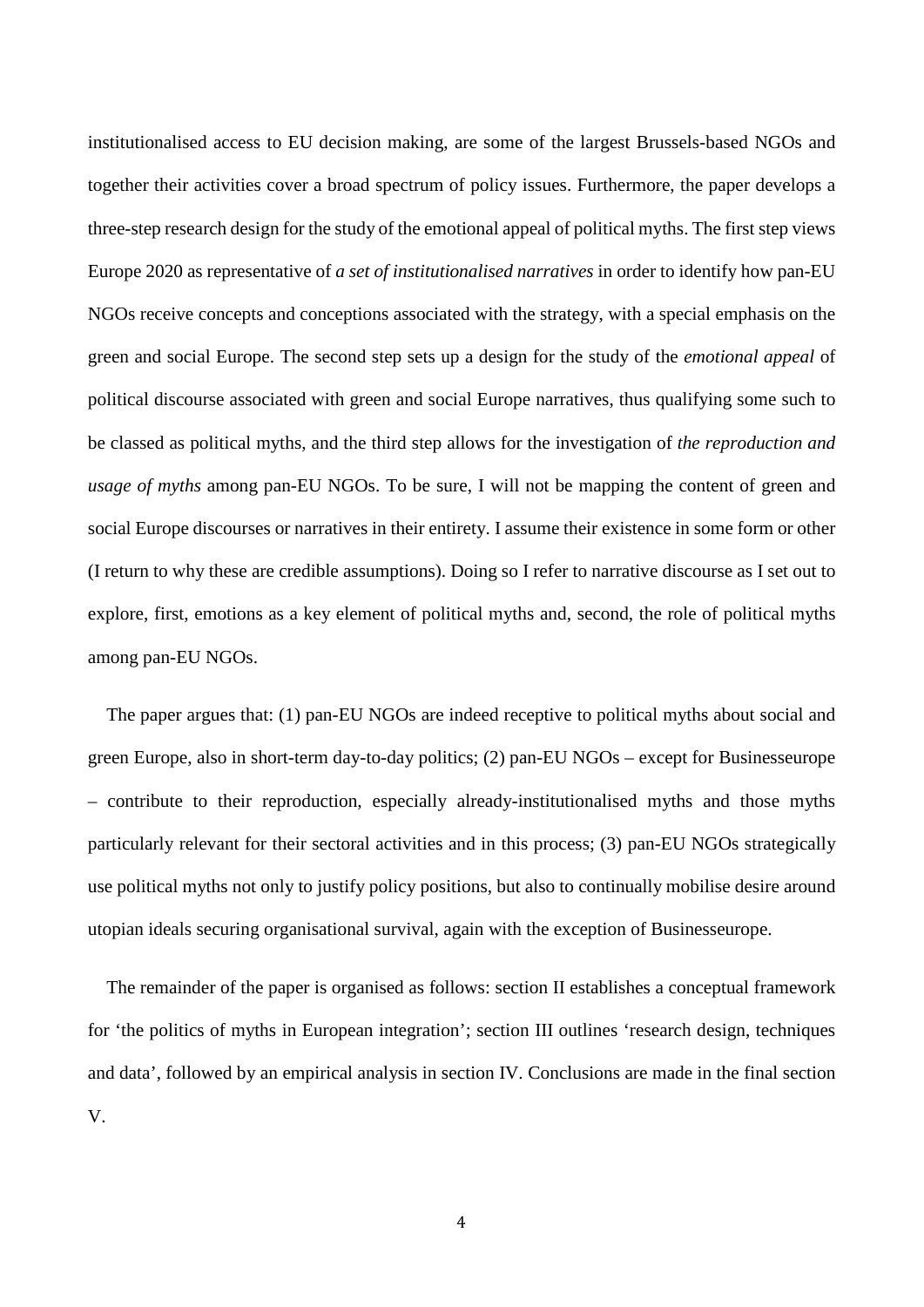#### **II. The politics of myths in European integration**

Myths are first and foremost associated with EU identity politics and political legitimacy. In the broadest sense myths are shared ideas supplying citizens with a sense of 'origin, continuity, historical memories, collective remembrance, common heritage and tradition, as well as a common destiny' (Obradovic 1996: 196). Such myths – which may be termed 'foundational myths' (Della Sala 2010: 6) – are the carriers of social solidarity and crucial for popular support to political institutions and their output. Views on the existence of foundational myths in Europe range from those arguing not only for their absence, but also their near impossibility due, amongst other things, to the indistinctiveness of Europe as a geographical and cultural unity (Obradovic 1996); to those arguing that the successful construction of European integration as a rational, non-political and inevitable process is one such myth, and a powerful one, at the heart of Europe (Hansen and Williams 1999). This type of discussion and literature is as relevant as ever. However, what it lacks, and for that matter what it allows for, is a view on the role of myths in more mundane day-to-day EU politics.

In order to explore the reception and reproduction of myths in EU politics I anchor my approach in discursive institutionalism. This was especially chosen as it allows me to link the more marginal political myths research agenda with the broader institutional literature supplying conceptualisations of short-term, 'day-to-day' institutional politics, while at the same time permitting me to connect such processes to medium- and long-term EU politics. Discursive institutionalism highlights the transformative power of discourse as essential in understanding the politics of change. Especially important are communicative discourse – directed at the public with the aim of legitimising policy and institutional choice – and coordinative discourse – aimed at establishing ideational agreement among political elites (Schmidt 2008). Political myths most clearly play a role, perhaps even a key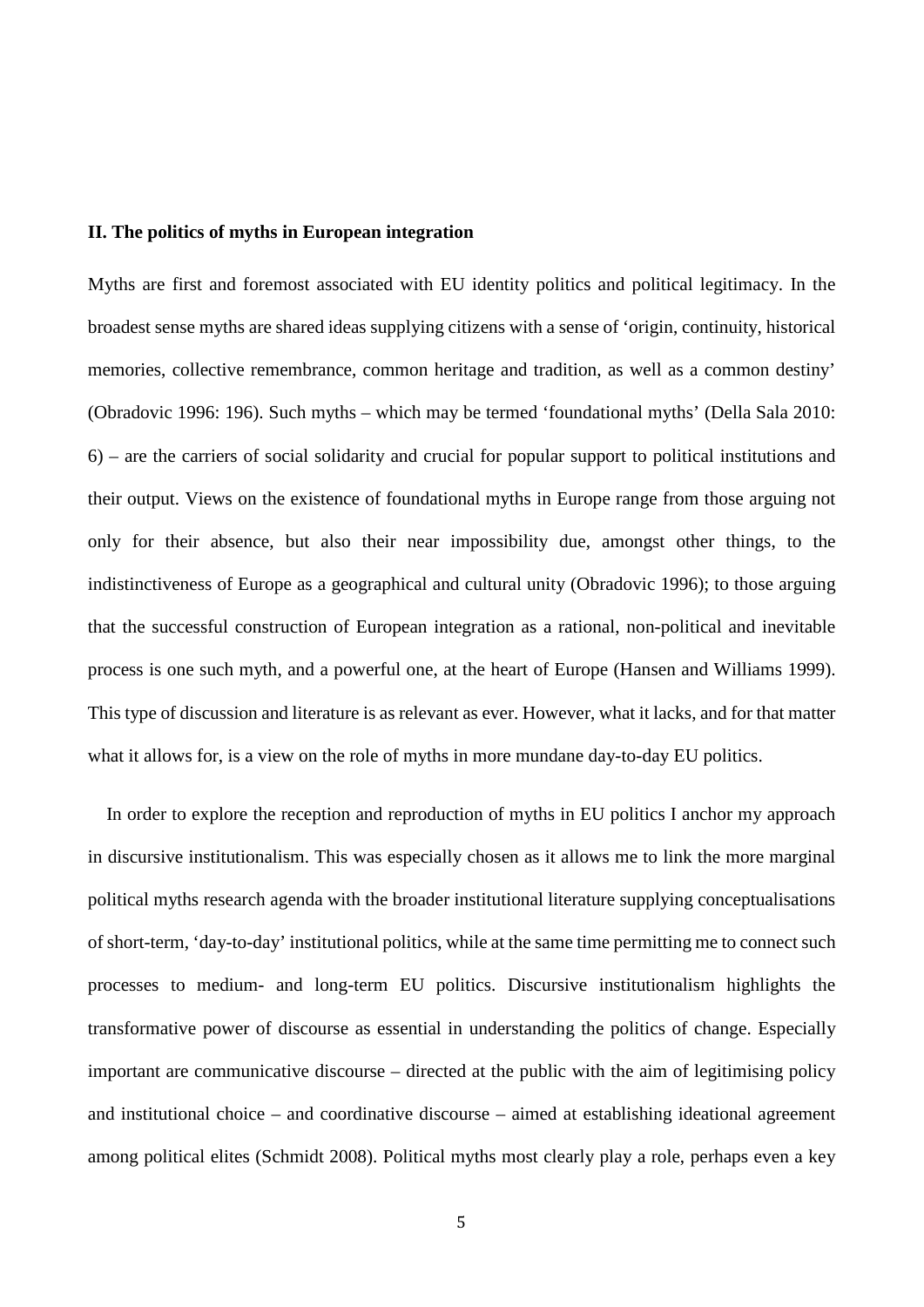role, in communicating and legitimising EU policy and institutional choices. However, my focus and argument is that political myths are also crucial to understanding coordination among political elites.

From the viewpoint of discursive institutionalism, political myths provide order by establishing rules for who we are and what is acceptable in political life as opposed to who are we not and what is not acceptable. In that sense, political myths affect the inclusion/exclusion of actors and ideas in political life. While political myths are a type of discourse, they are not equivalent to political discourse. Chiara Bottici (2007: 116–130) is especially helpful in carving out the area of application of political myth as compared to the closely associated concepts of discourse and narrative. Political myths stand out for their narrative form which, like discourse, connects events, establishes causal relations and assigns roles. But in addition myth simplifies by means of plot: first setting the scene, then building up to a climax and concluding with a resolution (see also Hannes-Magnusson and Wiener 2010: 34–35). At the same time, political myths are not equivalent to narratives in that they provide significance to a societal group by addressing their social and political conditions. That is, a political myth is *more than* a meaning system (like a discourse) presented as a plot (like a narrative); a political myth must *also* be of importance for someone. I view emotions as a maker of this importance.

This leads us to the focus highlighted here, namely: the emotional appeal of myth in politics. Emotional appeal is commonly acknowledged as a distinct feature of political myths (Lieberman and Gray 2007: 378; Hannes-Magnusson and Wiener 2010: 35), yet it is also a feature that remains underexplored conceptually and even more so empirically. To commence this work I look to political psychology for inspiration. Political emotions can, from this perspective, be viewed as guided by two types of emotional systems: the disposition system and the surveillance system (Marcus 2003). Whereas appeals to the former activate already internalised behaviour without much thought, the latter appeals to reflection and possibly strategic behaviour by warning us of 'unusual and/or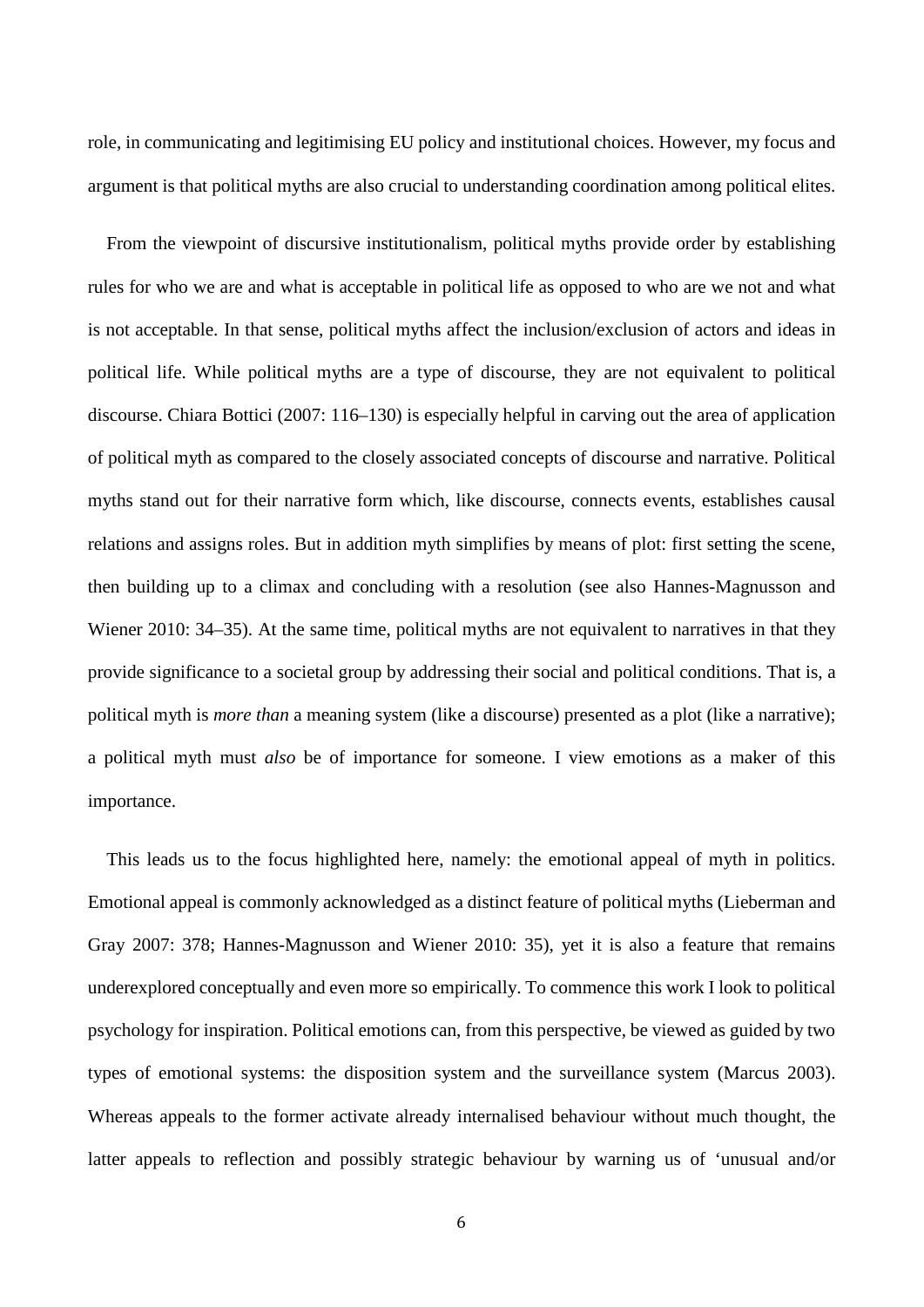threatening circumstances' (ibid: 203). Marcus argues that emotion: '*is intimately involved not only in habits, prejudices, and other instances of reliance of learned behavior but in the recruitment of reason and the full display of cognitive activities'* (Marcus 2003: 204). This means that emotion is neither something that should – or indeed can – be eliminated from political decision making, nor should political emotions be conceived as opposite to political reason or rationality. The two are interrelated and political rationality depends on political emotion. Furthermore the emotional appeal of myth not only allows for routine political activity, but also for swift evaluation and reactions by political agents to political challenges (Marcus 2000: 222).

Taken together, it is the narrative form and the emotional appeal of myths which makes myths particularly powerful discourses in politics. In the words of Zaiotti, *'[M]yths can reinforce existing institutions and the position of some members of the community, but also sanction social segmentation and political hierarchies, and even embolden oppositional groups'* (2011: 542). This also means that challenging the basis of a political myth is not a trivial matter, but potentially a highly determinative political act. Against this background I argue that, at the heart of the study of the role of myth in politics are two mechanisms highlighting respectively: (1) myths as code, and (2) myths as conduct.

#### *Myths as code*

Myths as code highlights their discursive structural features, which can be described in terms of subject matter and structural firmness, or level of institutionalisation. In terms of subject matter, a '*political* myth is the work on a common narrative that grants significance to the political conditions and experiences of a social group' (Bottici and Challand 2013: 92). Furthermore, myth in politics 'arises out of a narrative because it (a) coagulates and reproduces significance, (b) is shared by a given group, and (c) can address the specifically political conditions in which a given group lives'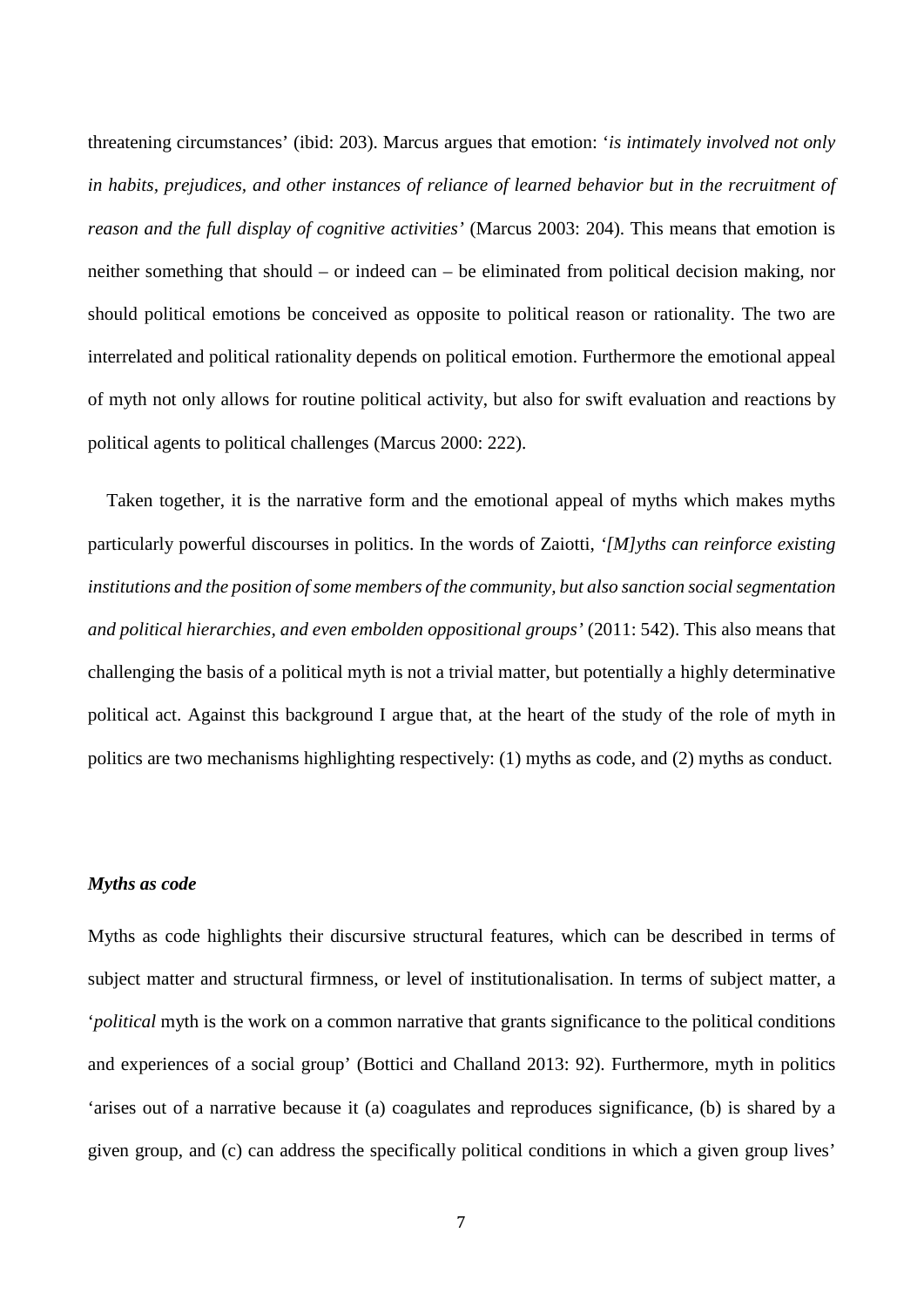(Bottici and Challand 2013: 92). The nature of political myths makes detecting their historical origins inconceivable. A myth is, rather, continuously reconstructed; if not, the myth ceases to exist. Highlighting the continuous reconstruction of myths is especially important when the focus is on short- to medium-term decision making. Acknowledging this, I follow Bottici and Challand's suggestion that  $-$  analytically  $-$  the 'reconstruction of myths can be seen as consisting of three elements: production, reception and reproduction' (2013: 90).

I also expect that the structural firmness, or level of institutionalisation, of myths matters for their impact on politics. It has been shown how the emergence as well as survival of the green Europe myth depends on the continued production of environmental legislation, trust among citizens in high levels of environmental performance and efficient implementation in the EU, to which can be added the perception that the EU exercises global leadership in climate and environmental policy (Lenchow and Sprungk 2010). Similarly, the social Europe myth is grounded in the idea of a 'European social model', which is typically constituted by a mixture of liberal and social democratic values, where economic growth and competitiveness go hand in hand with socially just labour market policies and institutions. Social Europe is illustrated in phrases such as 'social dialogue', 'flexicurity', and 'gender equality' (Rovisco 2010: 252; Macrae 2010). While social Europe and green Europe probably vary as to the processes of their emergence and the degrees of their institutionalisation in EU politics, both mythical constructions are constitutive parts of the EU as a political reality (Manners 2014). What we know close to nothing about is how political myths are received and reproduced in more mundane, day-to-day EU politics.

If we view institutions as authorised and sanctioned discourse, then the institutionalisation of myths progresses through actors' authorisations and the establishment of some sort of sanctions (see Lynggaard 2006). Authorisations and sanctions can range from being instituted by EU law to more informal political mechanisms setting out boundaries between relevant and legitimate political issues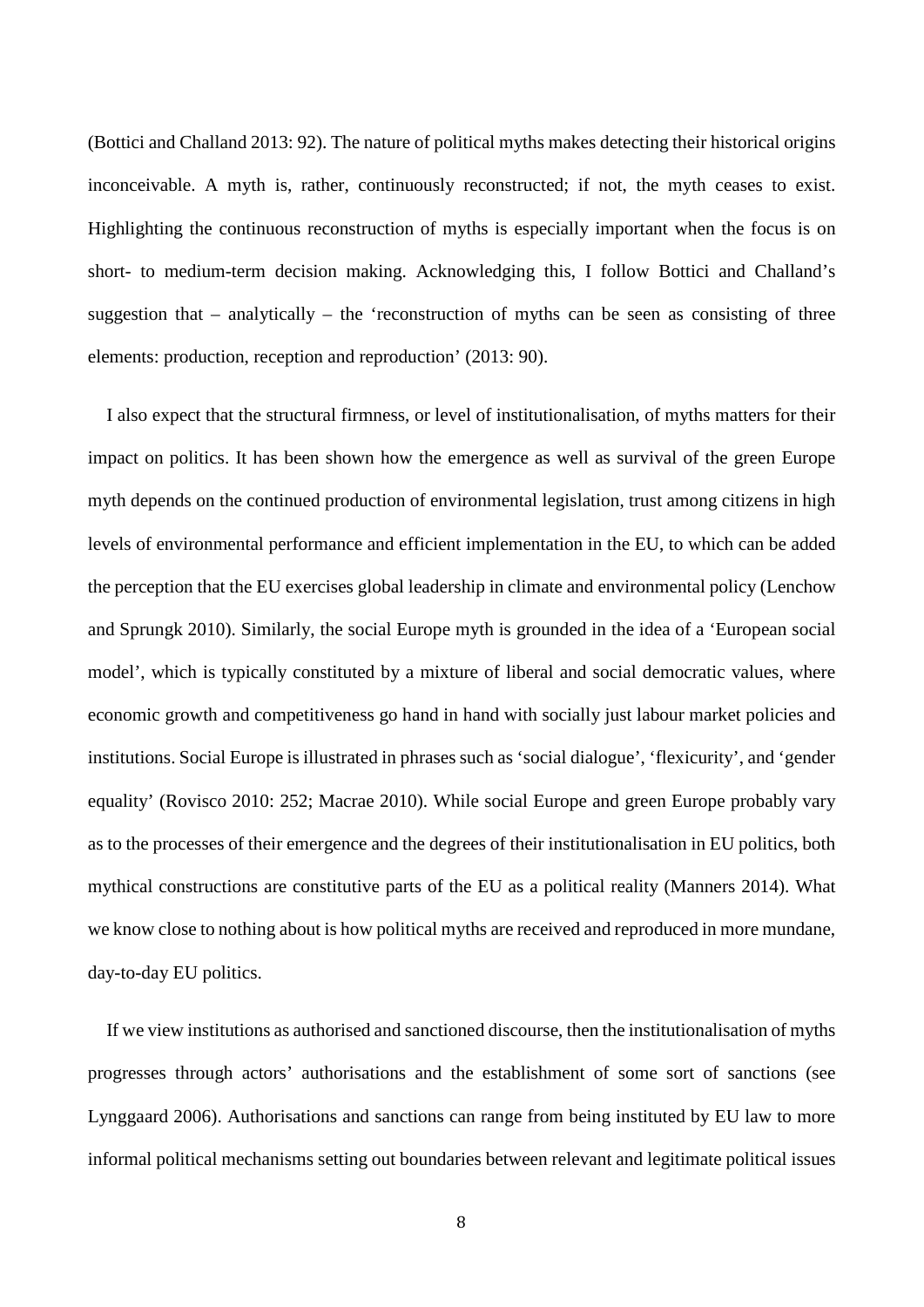and actors and those that are not in EU politics. Myths may also to be institutionalised among larger or smaller groups of actors. Whereas foundational myths about, for example, 'nation' and 'state' concern the largest groups, we may expect that functional myths such as social Europe and green Europe concern smaller and more specialised groupings; European functional myths being 'a "brand attribute" of Europe, a particular feature that distinguishes Europe from other political entities and that adds to a common identity' (Lenschow and Sprungk 2010: 136). Functional myths are neither more nor less real than foundational myths, but they tend to draw on specific historical events and people. Functional myths are, then, located between the more grand and elusive Europe-wide foundational myths and specific policy ideas. It has been argued that the weakness of European – as compared to national – foundational myths highlights the importance of European functional myths (Della Sala 2010). While it may be so, it suffices here to acknowledge some type of relationship between the two, but for the time being I am more concerned with the latter.

#### *Myths as conduct*

Myths as conduct highlight agency, which can be described in terms of the usage of mythical constructs in politics. Della Sala (2010: 6) suggests that political myths 'are political instruments that may or may not be successful in their appeal'. Although the historical point of creation of political myths may well be blurred or abstract, it by no means follows that political myths cannot be used strategically by political actors. But how can we know if and when decision makers invoke myths strategically as opposed to merely reiterating already institutionalised and internalised myths without much reflection and purpose? In other words, how can we distinguish 'myths as conduct' from 'myths as code'?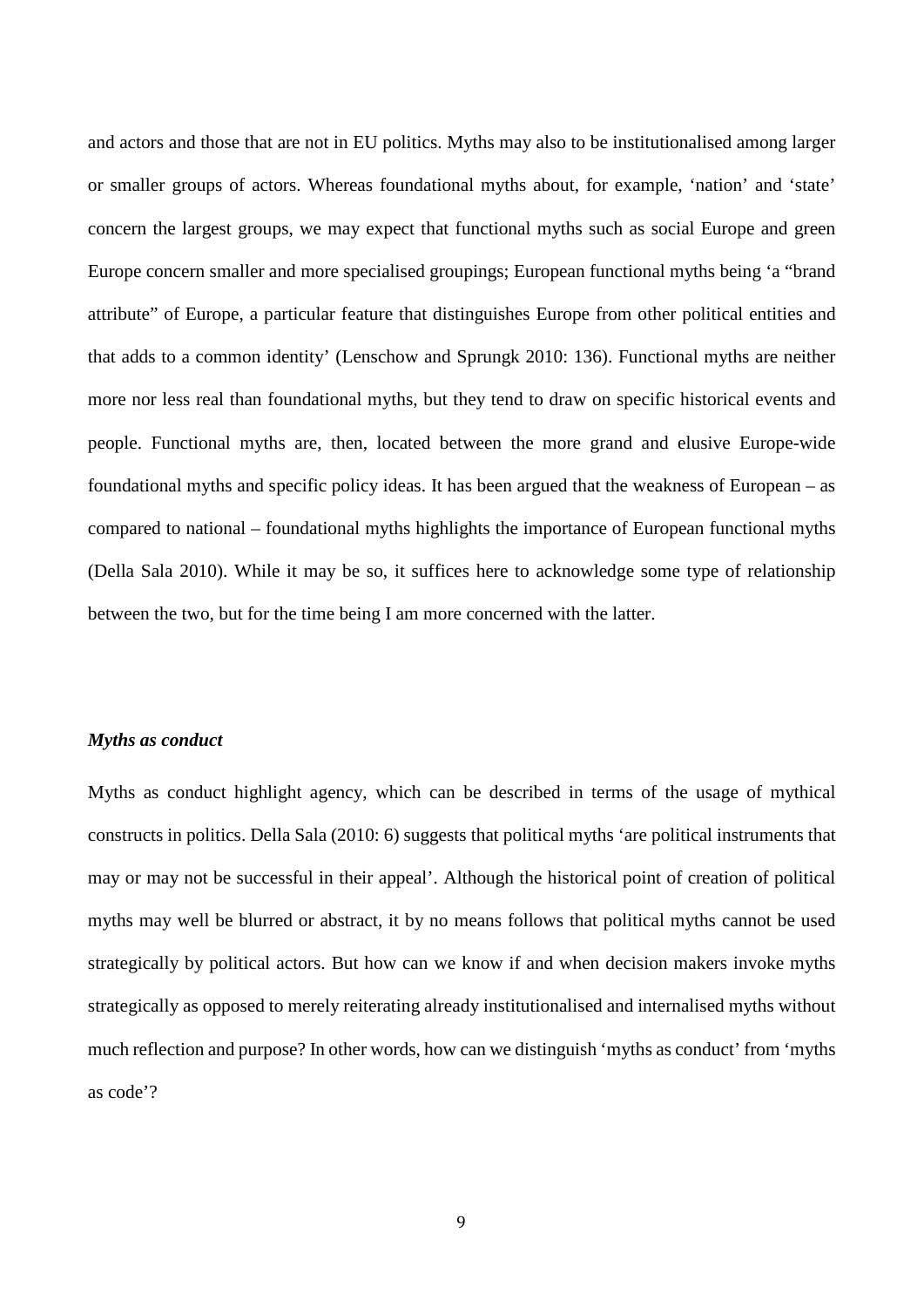Assuming a mutually constitutive relation between structure and agency essentially makes this an analytical decision, yet not a random one (for further discussion of strategic usage of discourse, see Lynggaard 2013). First, the time dimension is of particular importance. While decision makers are likely to become less reflective and strategic over the course of time of the development and possible institutionalisation of political myths, a more sudden articulation of 'new', or previously downplayed, myths suggests a more reflective and strategic choice. Second, decision making elites are arguably more likely to be strategic and considered users of myths. Decision making elites are – perhaps often acutely – aware of the presence of alternative nation state myths. Decision making elites are faced with the task of articulating European integration myths as part of the production of EU political authority, while at the same time avoiding intruding on longstanding and sensitive national myths. An example of the high stakes involved when failing to be sensitive to state-level political myths is the French and Dutch rejection of the 'Constitution for Europe' at their 2005 referenda which, according to Manners (2011: 244–245; 252 ff.; also McNamara 2015: 142–143; 162–166), was 'too federal' and bore too much resemblance to the establishment of a statehood to pass a popular vote. This trap is, however, typically avoided, particularly in day-to-day politics. As argued by McNamara (2015): '*The labels, mental maps, and narratives generated by EU policies are often deracinated, purged of their associations with the powers of the nation state and instead standardized into seemingly unobjectionable blandness'* (McNamara 2015: 3). In other words, in their production of European myths, decision makers tend to be highly aware of the emotional appeal of national myths about, for example, state sovereignty and national identity, suggesting at the very least some level of strategic reflection. Thirdly, myths associated with specified courses of action and possibly presented as necessary to them would certainly suggest that such are invoked strategically. Finally, the extent to which decision makers invoke different myths for consumption in different types of fora – e.g., more or less private/public or domestic/international ones – indicates strategic reflection.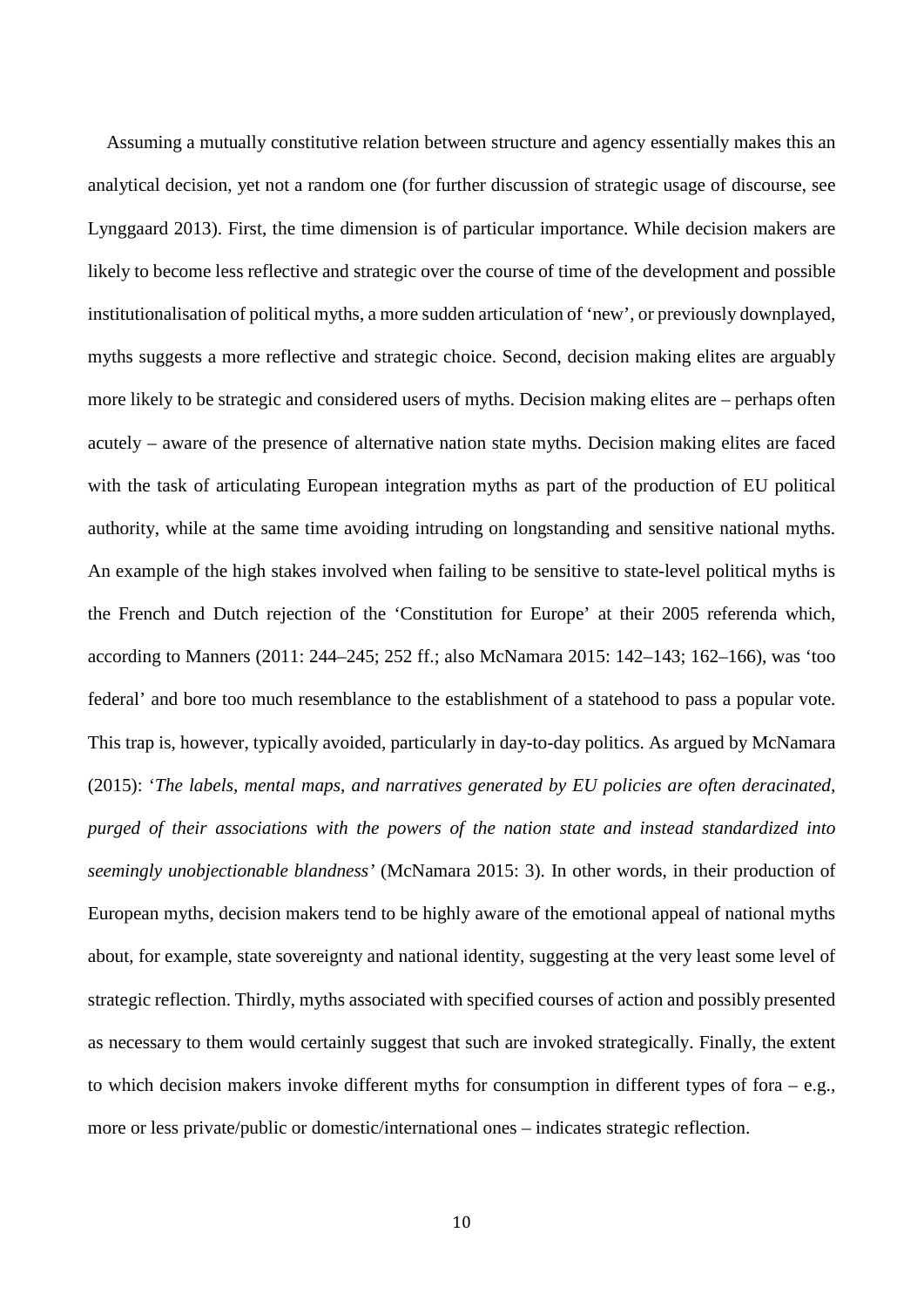#### **III. Research design, techniques and data**

My study of political myths proceeds through a three-step research design. The research draws on basic comparative research techniques and document analysis, which combine qualitative readings and quantitative indicators. The first step views Europe 2020 as representative of *a set of narratives* in order to identify how pan-EU NGOs receive the concepts and understandings associated with the strategy, with a special emphasis on green and social Europe. The assumption is that Commission strategy forms part of an ongoing and long-term reproduction of Europe integration narratives. In other words, for the purpose of my investigation I assume the existence of (more or less) institutionalised green and social Europe narratives. Based on this assumption, the empirical investigation is directed at the short- to medium-term reception of narratives among pan-EU NGOs using key terms of green and social Europe as indicative hereof. At this point we do not actually know if the green and social Europe narratives are just that, or if they qualify as political myths.

Hence, the job of the second step is to examine the *emotional appeals* associated with green and social Europe qualifying them as political myths. It is notoriously difficult to measure political emotions. Some of the techniques used in political psychology are: actors' emotional self-reporting, experimental research, and interpretation of facial and other physical expressions. For my purposes, however, I am not so much concerned with the deeper sentiment and structure of political emotions, but rather emotional appeal as a characteristic of political myths. I rely on admittedly less sophisticated, but readily available and nevertheless useful techniques. I pay attention to those lines of argument associated with green and social Europe that exhibit high usage of emotional language. It is clearly problematic to assume any particular term to be generically emotional, which rather depends on both the linguistic and social context of its usage. It is also worth noting that the language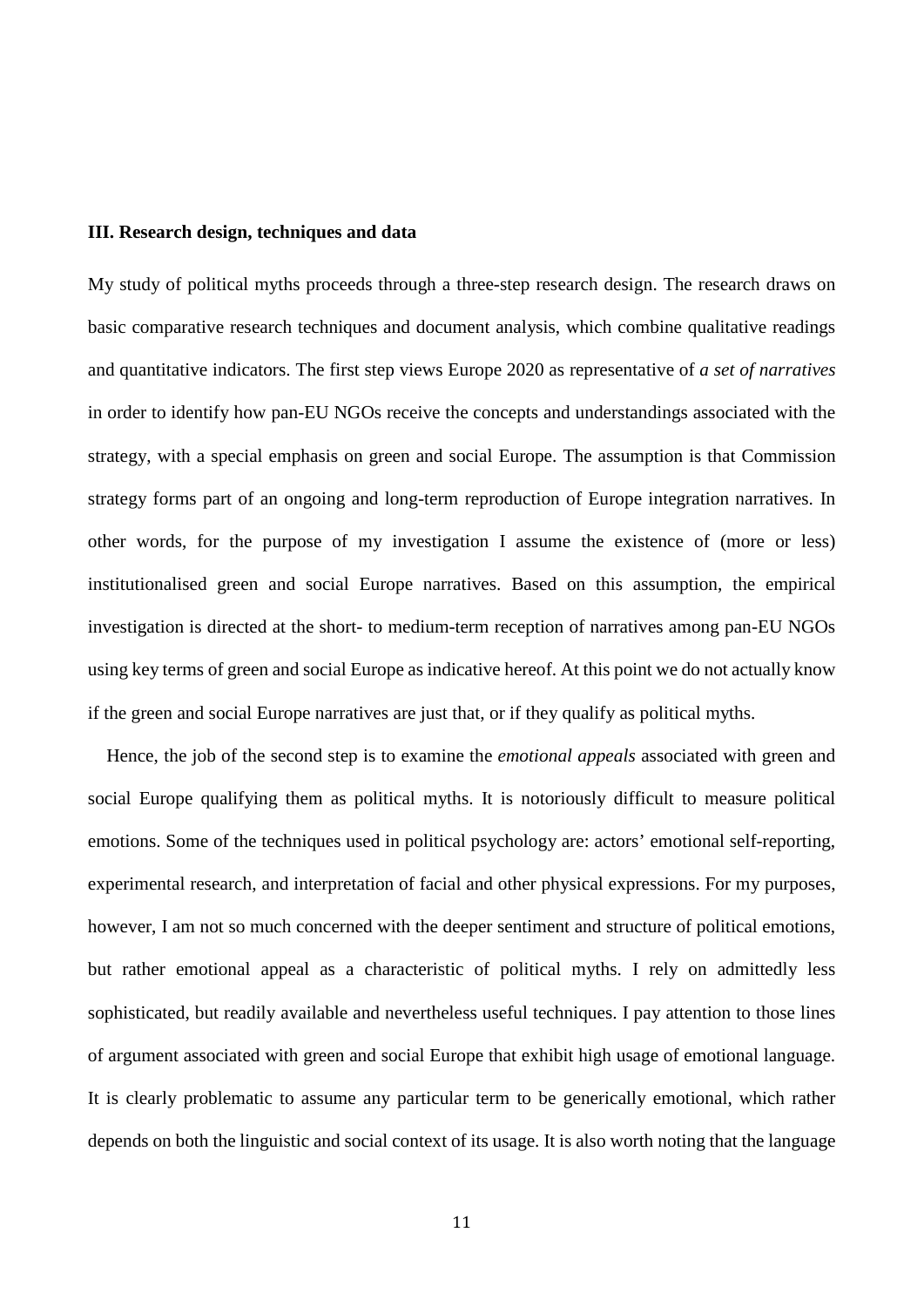of EU political elites in day-to-day politics is fairly subtle – e.g., as opposed to the language associated with political aggression and violence (see Matsumoto *et al.* 2013). Rather than relying exclusively on a qualitative, 'words-in-context' discourse analysis, however, we arrive here at a point where past methods call out to be supplemented by both comparative analysis and quantitative indicators (see Wueest and Fossati 2015).

Given this background, I use the attachment of issues such as 'justice' and 'democracy' to green and social Europe as indicative of political emotional appeals. An almost endless number of wordings and terms can be deemed to evoke emotion depending on the context. However, democracy and justice are surely terms, perhaps more than any others, which at least potentially invoke emotion in politics (Edelman 1977: 49–50). They are terms that are used to embrace the foundation of almost all political systems, but are also used for the purpose of delegitimising political processes or positions by labelling them as undemocratic or unjust. Clearly, invoking this type of language is not necessarily meant to express a fundamental distrust with a political system, but it is nonetheless illustrative of something being at stake. The systematic occurrence of political emotional appeals in the context of green and social Europe is taken as an indicator of the mythical nature of these narrative discourses.

The third and final step of the research design *investigates the reproduction* of green and social Europe myths by pan-EU NGOs. The reproduction of political myths is, by definition, always characterised by both continuity and change. Of particular interest here, in order to assess their usage of political myth in day-to-day politics, is whether and how pan-EU NGOs contribute to change when reproducing green and social Europe.

The Europe 2020 strategy is used as a touchstone to identify myths in use, but I move beyond this document, both in time and in types of data. The analysis not only covers the process of elaboration, adoption and implementation of Europe 2020, but encompasses roughly the period 2000–2014. I compiled archives of documents of the four pan-EU NGOs so as to allow for temporal comparisons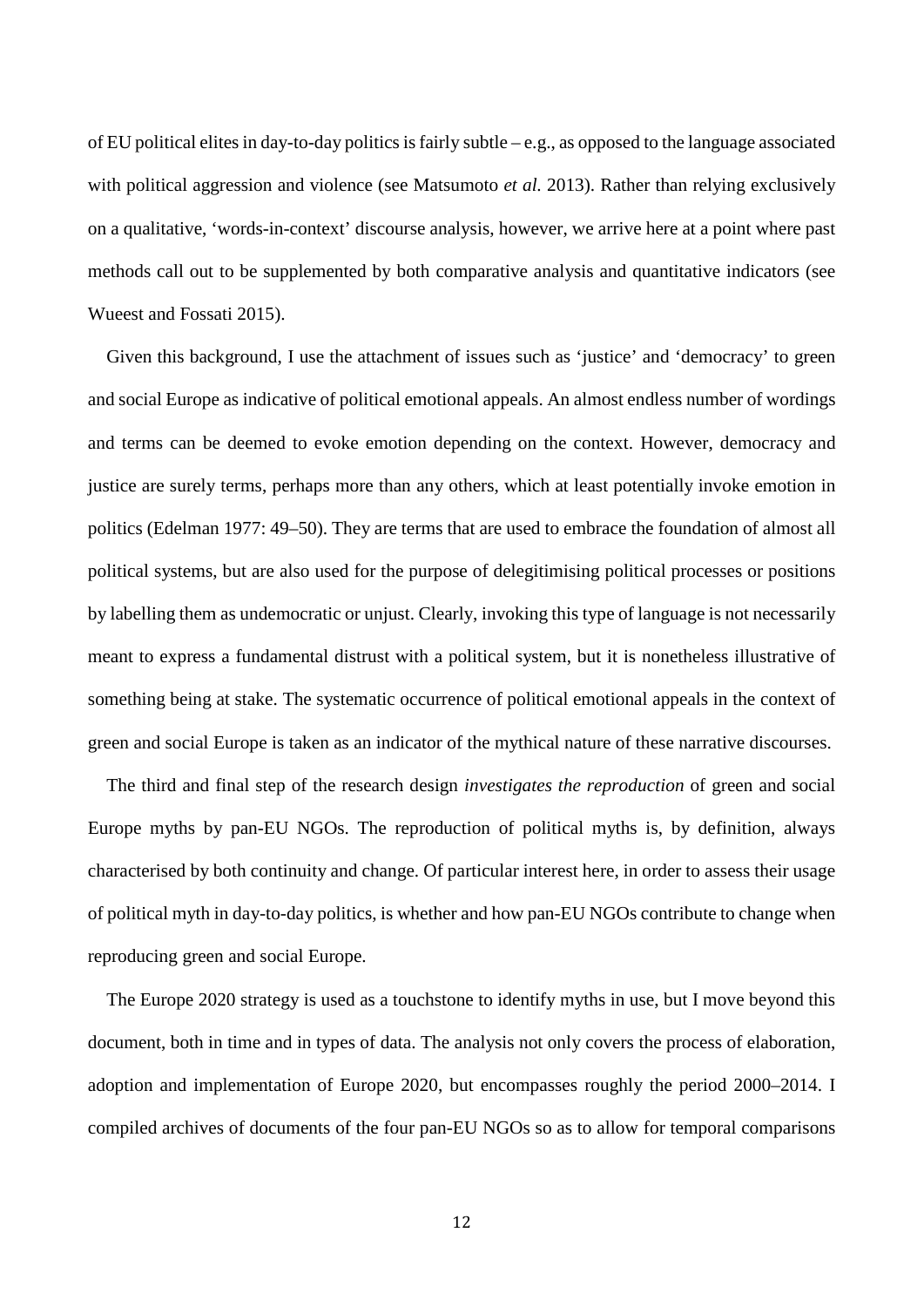of individual NGOs and across NGOs. The selected pan-EU NGOs all enjoy institutionalised access to EU decision making, are some of the largest Brussels-based NGOs and together their activities cover a broad spectrum of policy issues. While this is believed to serve the purposes of this study well, it worth noting the omission of NGOs less institutionalised in, and possibly more critical of, EU politics. The data material consists of documents published by the EEB, the Social Platform, ETUC and Businesseurope. Table 1 provides an overview of the documents considered.

| <b>Sources</b>         | <b>Type of document</b>                                                                                                                           | $N^0$ of documents per |
|------------------------|---------------------------------------------------------------------------------------------------------------------------------------------------|------------------------|
|                        |                                                                                                                                                   | source                 |
| <b>EEB</b>             | Biannual Memorandums 2005–2014, each<br>approx. $40-70$ pp.                                                                                       | $N=20$                 |
| <b>Social Platform</b> | Annual Reports 2002–2012, each approx.<br>20–40 pp. (except briefer 2008–2010)<br>report). Work Programmes 2002-2012,<br>each approx. $15-25$ pp. | $N=23$                 |
| <b>ETUC</b>            | Annual Resolutions 2000–2013, each<br>approx. 100–200 pp.                                                                                         | $N=13$                 |
| <b>Businesseurope</b>  | Biannual Economic Outlooks 1999–2014,<br>each approx. $10-30$ pp.                                                                                 | $N=32$                 |

**Table 1. Types of and total number of consulted documents.**

The document archives associated with each NGO are not straightforwardly comparable, particularly in quantitative terms, because, amongst other inconsistencies, some variation exists in the scope of the documents (in terms of the numbers of pages and word counts) both within and across the archives. Yet, the scope of each source is typically fairly similar over time with a few exceptions, where a few additional documents have been included to compensate, for example, for very brief annual reports. While quantitative comparisons across NGO archives should be treated with caution, patterns will be identified and compared over time.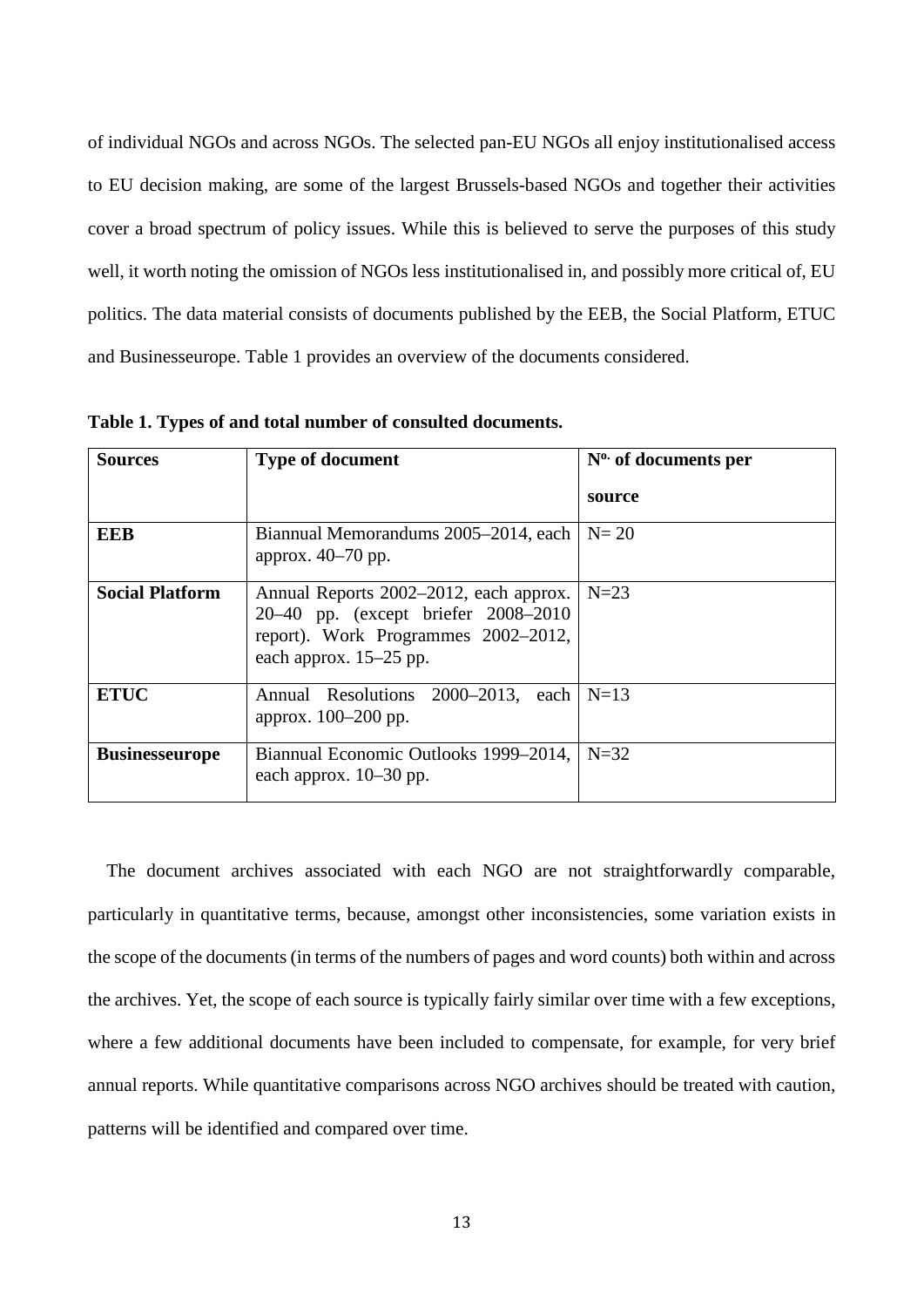# **IV. Analysis**

## *Production of Europe 2020*

The Commission published the Europe 2020 communication in March 2010. Crucially, the strategy associates both social Europe and green Europe with economic growth. Europe 2020 sets out three strategic priorities, namely: 'smart growth' emphasising 'knowledge and innovation' as key to boosting the European economy; 'sustainable growth' involving 'a more resource efficient, greener and more competitive economy' and; 'inclusive growth' aiming at 'a high-employment economy delivering social and territorial cohesion', all to be realised by 2020 by means of specified initiatives and targets (targets are typically measured in absolute figures and/or in percentages compared to a default position). Opinions clearly vary among EU institutional actors and member states on specific initiatives and targets, especially those related to spending issues and the strategy governance architecture (European Parliament 2009; Taylor 2010; Brand 2011). Still the adoption of the strategy was a surprisingly placid process with little opposition to the overall priorities, which have all been recognised and established as a common frame of reference by the EU member state governments and the European Parliament (Lundvall and Lorenz 2012: 334; Warleigh-Lack 2010: 306).

My concern here is not whether the production of Europe 2020 represents a sterile continuation of more or less institutionalised European myths (for an overview, see Manners 2014: 7), or if the strategy possibly reflects a change in discourse towards a 'rehabilitation, or even reinforcement, of neoliberalism' as argued by De Ville and Orbie (2014: 150). Rather the focus here is on the extent to which and how green and social myths associated with Europe 2020 are received and reproduced among pan-EU NGOs. Are green and social European myths equally impactful among pan-EU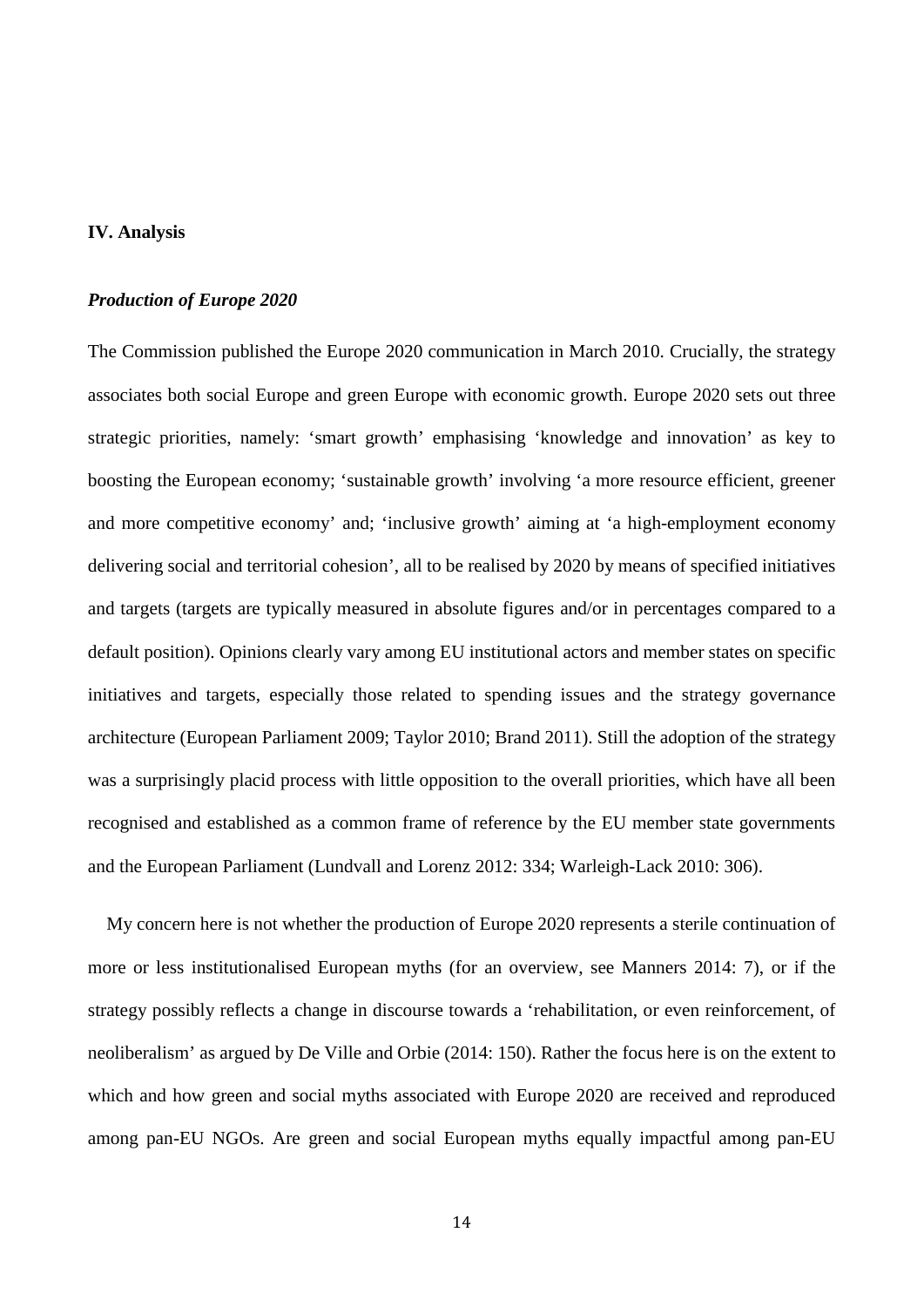NGOs? Are the myths of green and social Europe reproduced in continuation of their representation in Europe 2020 or do pan-EU NGOs have an independent role in the production of European integration myths? These are the questions I turn to now by examining green and social Europe, before moving on to the analysis of associated emotional political appeals.

## *Reception of green and social Europe: sectoral and institutional resonance*

Europe 2020 was met with a wealth of activity among pan-EU NGOs including numerous publications, conferences, hearings and seminars. We saw the establishment of pan-EU NGO networks especially aimed at influencing the formulation and implementation of Europe 2020. The 'Spring Alliance' formed in 2009 by the EEB, the Social Platform, ETUC and European Confederation NGO for Relief and Development. They received immediate attention from the Barroso Commission (European Environmental Bureau 2009c: 1–2; Zeitlin 2010: 262) among others through their first of so far two collective 'Manifestos' (Spring Alliance 2009; 2014). 'The EU Semester Alliance' was established in 2014 with similar aims and includes an even greater number of civil society NGOs.

Europe 2020 gave a strong boost to key issues promoted by pan-EU NGOs. This becomes apparent if we view Europe 2020 as a representation of a set of institutionalised narratives. 'Ecological modernisation' (Hajer 1995) is probably the most prominent conceptualisation of how, and the extent to which, discourse on 'green Europe' has entered and shaped institutional and policy choices at the EU and national levels, especially since the mid-1980s. A substantial literature has similarly investigated 'social Europe' discourse, often viewed through the lenses of the rise of neoliberal discourse in EU politics and the challenge this poses to the 'European Social Model' (Atkinson and Davoudi 2000; Ferrera 2014; Kahn-Nisser 2013). As narratives, green and social Europe have both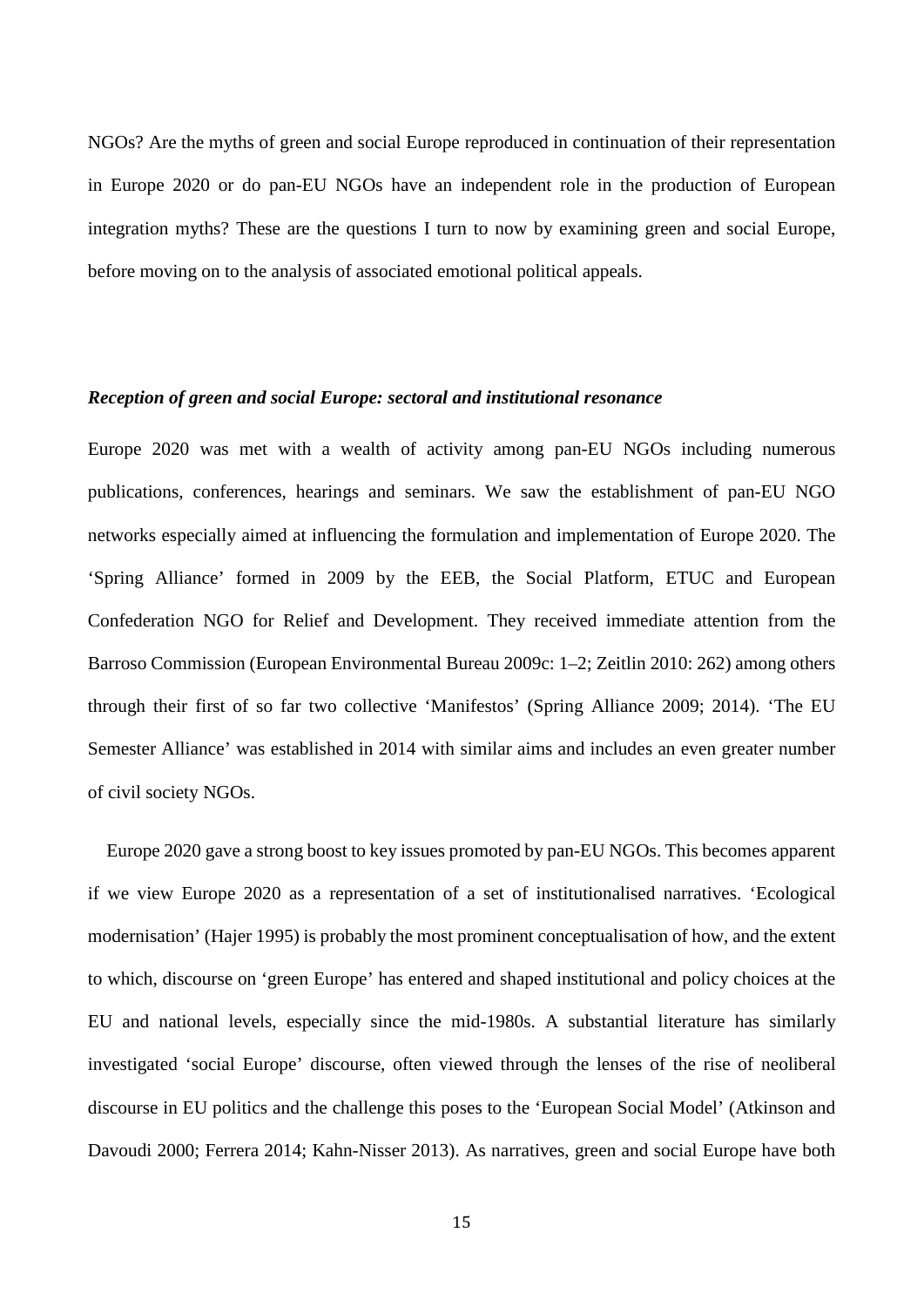been suffering in the face of a strong economic Europe narrative ingrained in core European institutions and policies. Still, green and social Europe narratives have experienced heydays and are possibly both on the rise again, or are at least forming platforms anew, allowing for critiques of the direction of European integration in the context of austerity and climate change (Manners and Murray 2016: 191–195). This permits us to view Europe 2020 as *an instance* of a long-term and still ongoing institutionalisation of green and social Europe, both as discourses and as narratives, and to turn our empirical attention to what we know much less about: the short- to medium-term reception and reproduction of green and social Europe.

Figures 1–4 are simple word counts of references to the terms 'smart', 'un-/sustainable' and 'inclusive'/'exclusive' by the EEB, the Social Platform, ETUC and Businesseurope in the period 2005–2012/2014. This is used as a quantitative indicator of the reception of Europe 2020 narrative discourses as reflected in the three key objectives of Europe 2020: smart, sustainable and inclusive growth. The indicators should be treated with some caution because, among other reasons, 'un- /sustainable' and 'inclusive'/'exclusive' are clearly not straightforward indicators of, respectively, green and social Europe. For example, 'sustainable' may well be used to characterise societal and economic developments, or the status of fiscal policies. 'Smart growth' emphasising 'innovation' and 'knowledge' as key to consolidating the European economy is, as we shall see, close to absent in pan-EU NGO discourse. This, however, does make 'smart growth' discourse useful as a baseline for comparisons with green and social Europe.

**Figure 1. EEB references to 'smart', 'un-/sustainable' and 'inclusive'/ 'exclusive' 2005–2014.**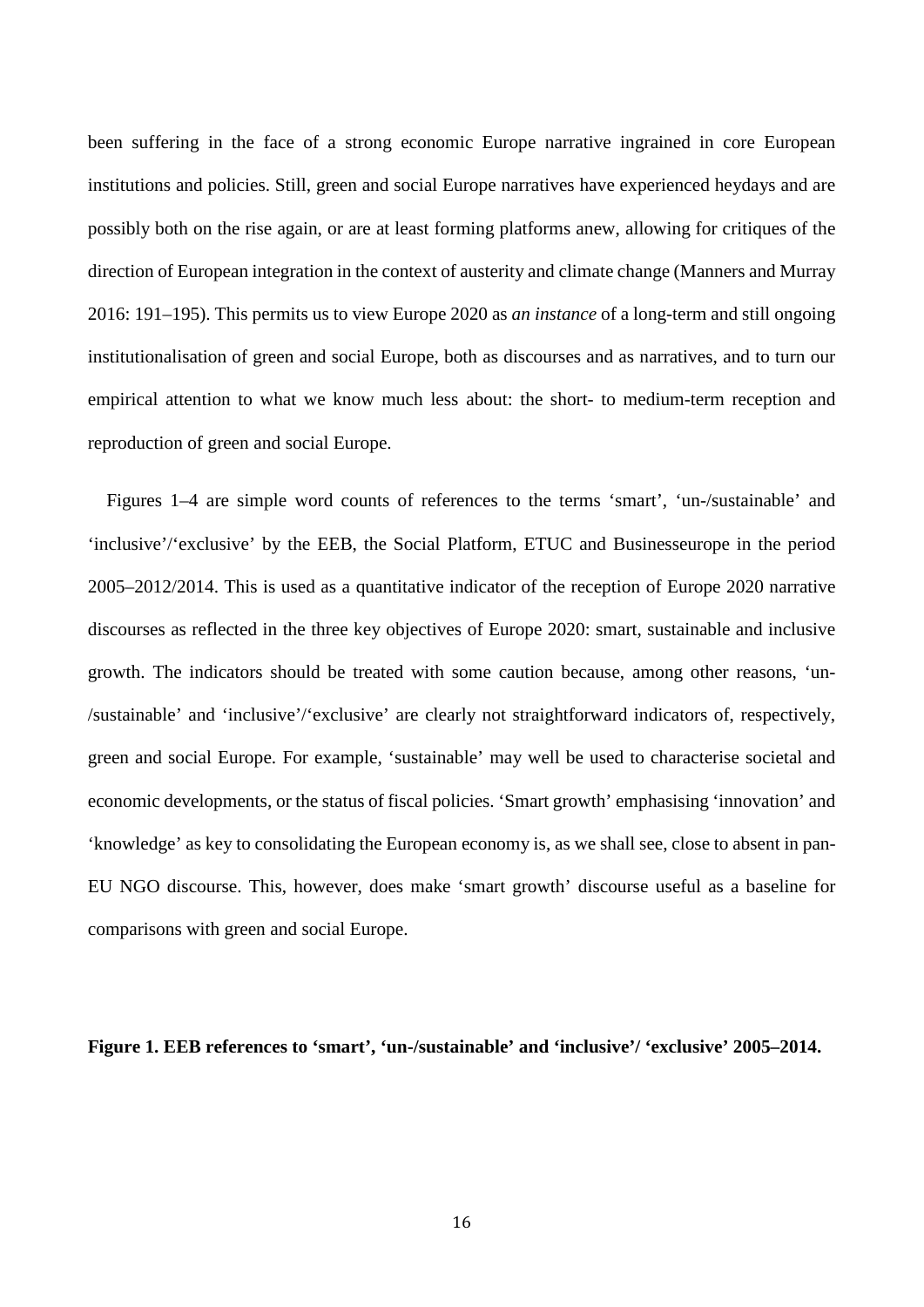

Source: European Environmental Bureau Biannual Memorandums 2005–2014.

\* Searches were conducted on the terms 'smart\*', 'inclusi\*' and 'exclusi\*', 'sustainab\*' and 'unsustainab\*' so to capture all forms and their negations.





Source: Platform of European Social NGOs Annual Reports 2005–2012 & Platform of European Social NGOs Work Programmes 2005–2012.

#### **Figure 3. ETUC references to 'smart', 'un-/sustainable' and 'inclusive'/'exclusive' 2005–2012.**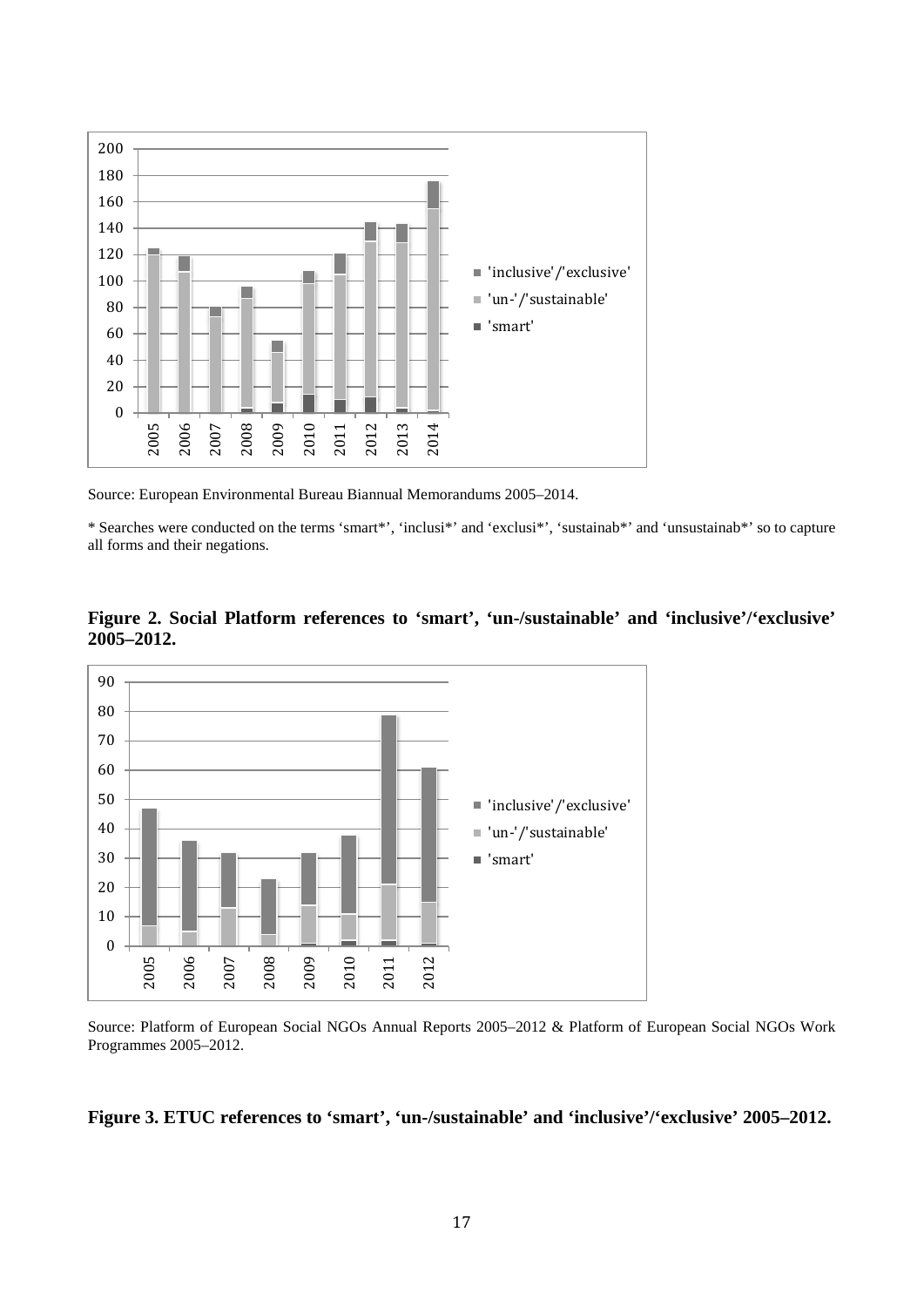

Source: European Trade Union Confederation Annual Resolutions 2005–2012.





Source: Businesseurope Biannual Economic Outlooks 2005–2014.

Thus, with some caution, we may make a few observations and interpretations. First, it appears that pan-EU NGOs are not only relating to the Europe 2020 in general terms; Europe 2020 is also boosting green and social Europe narrative discourse in the short term. This is illustrated by, across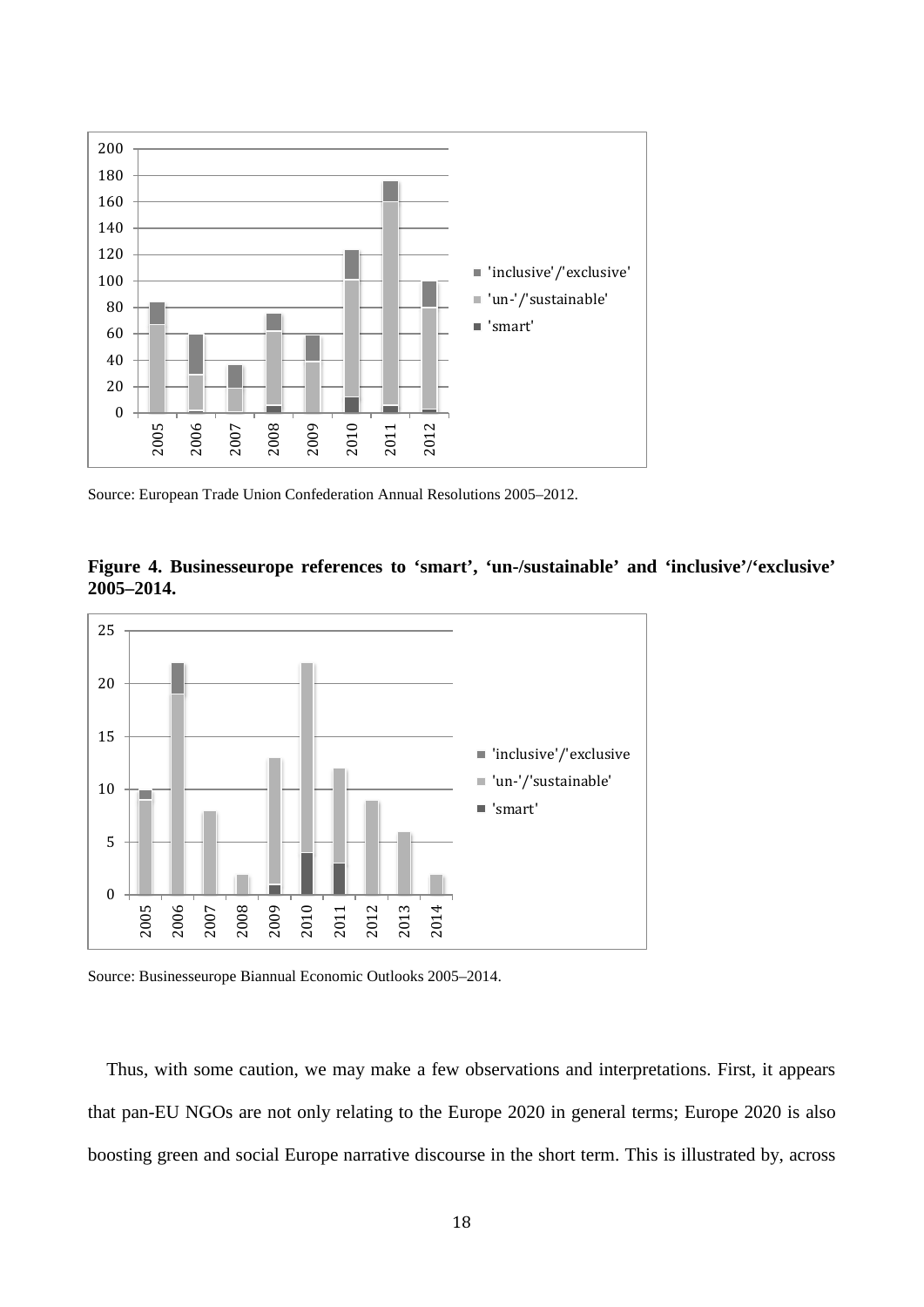the board, a decrease in the total number of references from 2005 to 2007 (except from Businesseurope, where 2006 stands out with a high total number of references), followed by a fairly steep increase in the total number of references from 2009 to 2010, or in the case of the Social Platform from 2010 to 2011. Second, Europe 2020 has boosted green and social Europe among pan-EU NGOs, which are particularly receptive to discourse concerning their sectoral activities. Most apparent is the Social Platforms' high number of references to 'inclusive'/'exclusive', whilst the EEB also, unsurprisingly, has a particular emphasis on 'un-/sustainability'. Third, pan-EU NGOs are most receptive to already institutionalised narrative discourse and, although not unresponsive, they are much less receptive to issues outside of the existing terminology, issues which also recede more quickly. 'Un-/sustainable' thus receives the largest number of references by a large margin when compared to 'inclusive'/ 'exclusive', except from the Social Platform, where this is reversed. References to 'smart' growth are very limited, peaking around 2010/11 among all pan-EU NGOs. Searches on the terms 'knowledge' and 'innovation', which are viewed as key to 'smart growth', confirm that this is the least referred-to issue over time and the objective that pan-EU NGOs are the least receptive to.

Turning to indications of emotional appeals, Figure 5 shows that, when evoking political emotion by means of reference to justice and democracy, roughly 20–30 per cent of the times the EEB does so in the context of green Europe (with the exception of 2010, when it is down to 10 per cent). Similarly, when the ETUC evokes political emotion it is roughly 20-40 per cent of the time associated with social Europe (2006 standing out, when it is up to 50 per cent). When the Social Platform appeals to political emotions it is attached to social Europe roughly 40–70 per cent of the time (bar 2007, when it is down to 20 per cent). Bussinesseurope does not invoke political emotion as it is measured here. Rather Businesseurope associates 'sustainable growth' to structural reform and austerity measures (in fact more than 40 per cent of all mentions by Businesseurope of 'un-/sustainability'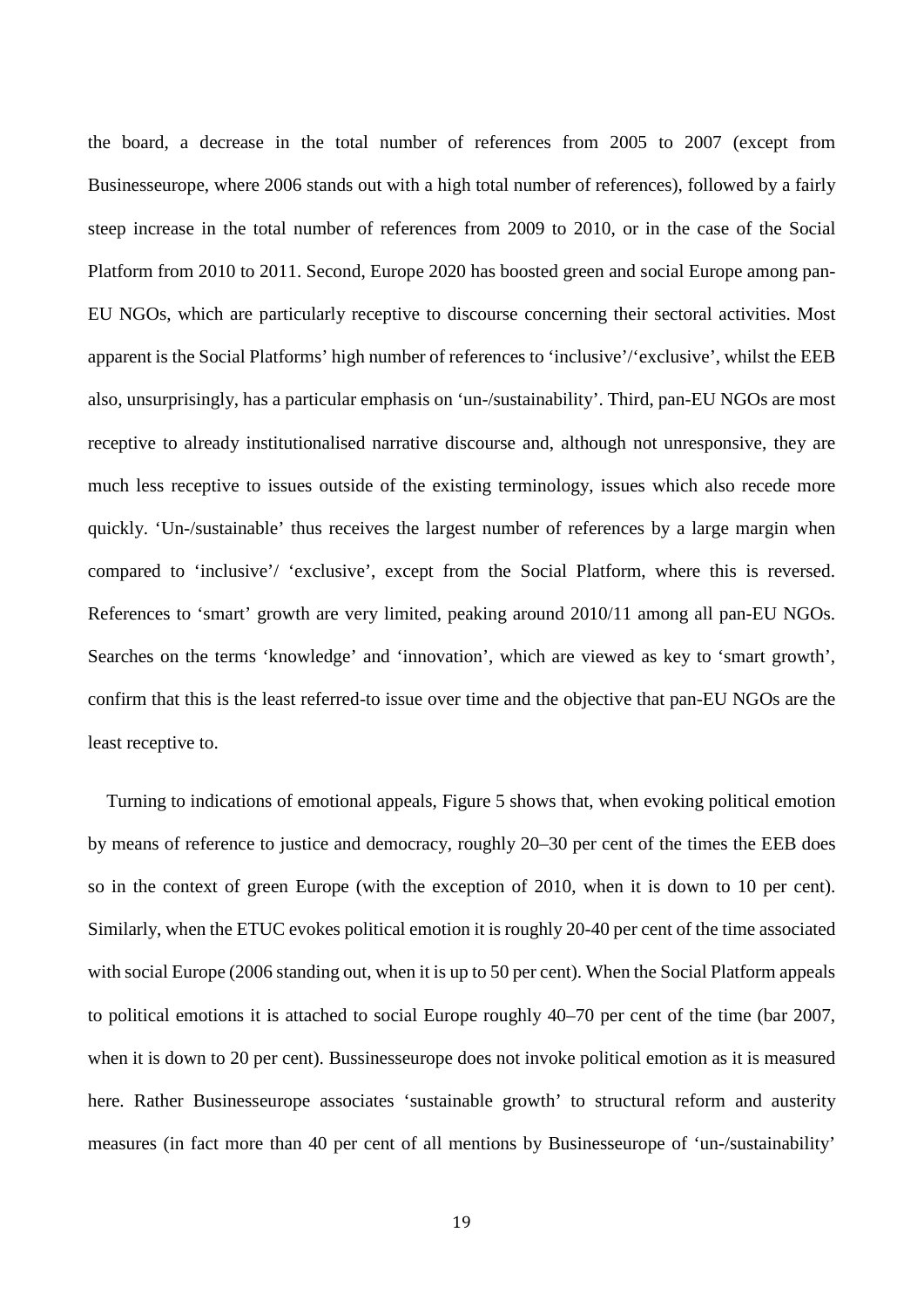2005–2014 appear within a distance of five or fewer words from the phrases: 'public finances', 'public debts', 'fiscal policies' and 'stability').



**Figure 5. Emotional appeals to Green and Social Europe as share of total emotional appeals by pan-EU NGOs.**

\* Searches were made on occurrences of 'democra\* OR justice\*' as an indicator of total number political emotional appeals in each set of sources per year.

\*\* Political emotional appeals occurring within a five-word distance of 'ustainab\* OR unsustainab\* OR green\* OR environment\*', or 'inclusi\* OR exclusi\* OR social\*' is used as an in indicator of appeals respectively to green and social Europe.

\*\*\* The number of emotional appeals/number of which associated with green or social Europe: EEB 384/104; Social Platform 179/81; ETUC 178/52.

Firstly the data suggests – I believe – that political emotional appeals are attached to green and social Europe with significant regularity, analytically qualifying both as political myths. Especially when compared to the virtual absence of similar types of links between political emotional appeals and a Europe characterised by 'smart growth', 'innovation' and 'knowledge'. A typical expression of the emotional dimension of the green Europe myth, but with reference to the past 25 years of trade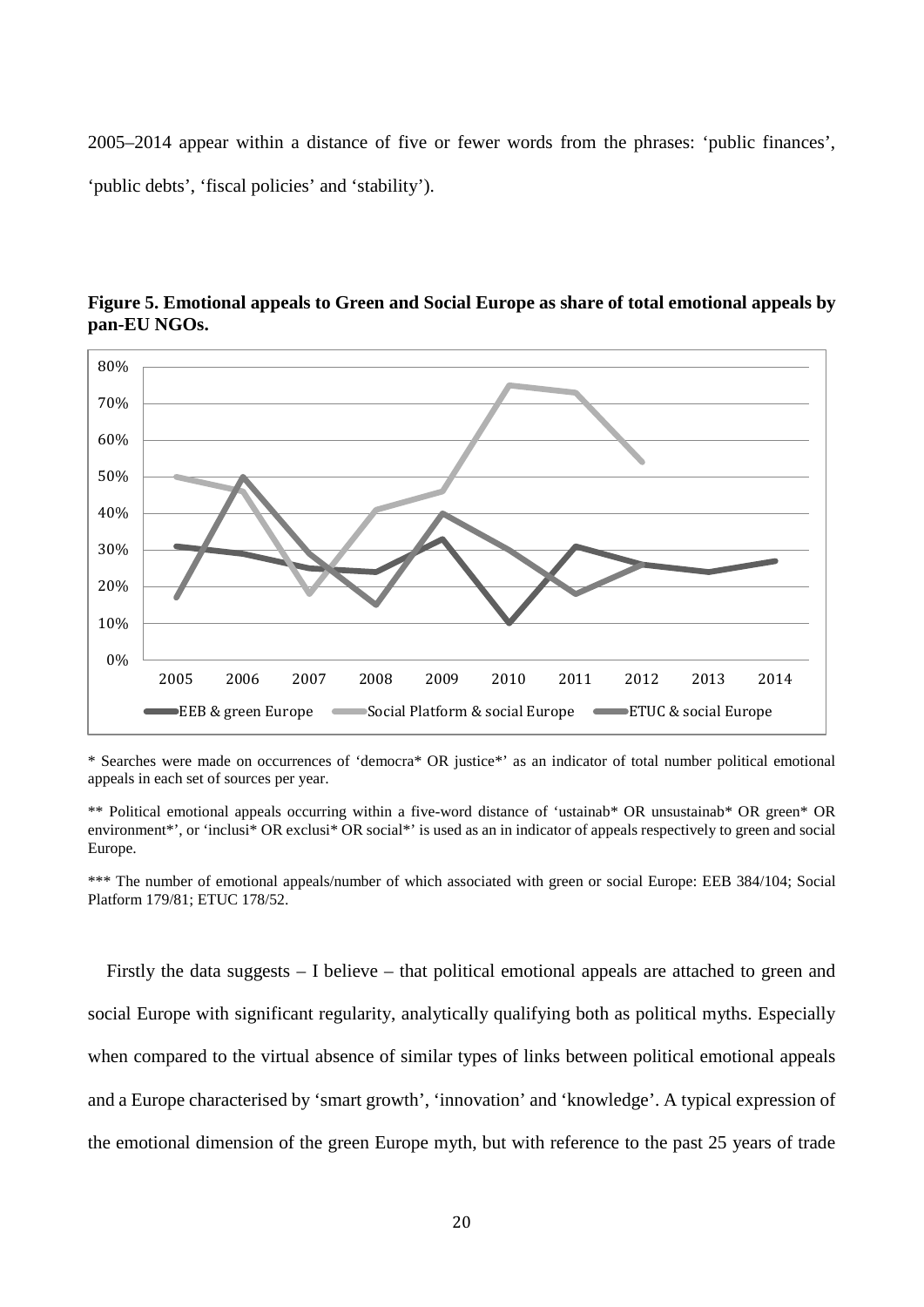regulations across the Atlantic, is found in the context of the Transatlantic Trade and Investment Partnership (TTIP) where the EEB argues that this:

*not only threatens to weaken critical consumer and environmental safeguards, but at its core conflicts with the democratic principle that those living with the results of regulatory standards – citizens of our countries – should be able to set those standards through the democratic process, even when doing so results in divergent standards that businesses may find inconvenient* (European Environmental Bureau 2014b: 12–13).

The myth of social Europe is at the very core of the Social Platform, which was formed with and still has the objective to 'promote social justice and participatory democracy' (repeatedly stated in annual reports and work programmes – e.g., Platform of European Social NGOs 2005a: 6; 2005b: 18; 2008b: 11; 2011a: 5). For instance, not without a measure of sarcasm, the Social Platform claims in the context of Europe 2020 that:

*The EU is back once again to the growth and jobs agenda that was not successful in the past. The reason – growth at any cost is not what people want, they want an inclusive growth based on solidarity and social justice* (Platform of European Social NGOs 2011a: 1).

ETUC, similarly, conceives itself as a promoter of social justice, which is most prominently associated with labour market policies (European Trade Union Confederation 2002: 14, 60; 2004: 9; 2009: 51, 60; 2010: 100).

The reception of political myths clearly also has a sectoral aspect illustrated by the near absence of emotional appeals to social Europe by the EEB and to green Europe by the Social Platform and ETUC. The latter is particularly telling in that although green Europe is, by quite some distance, the most frequently referred to narrative discourse by ETUC, its association with political emotions is sporadic (the high point of its share of total emotional appeals is less than 10 per cent). Thus, while pan-EU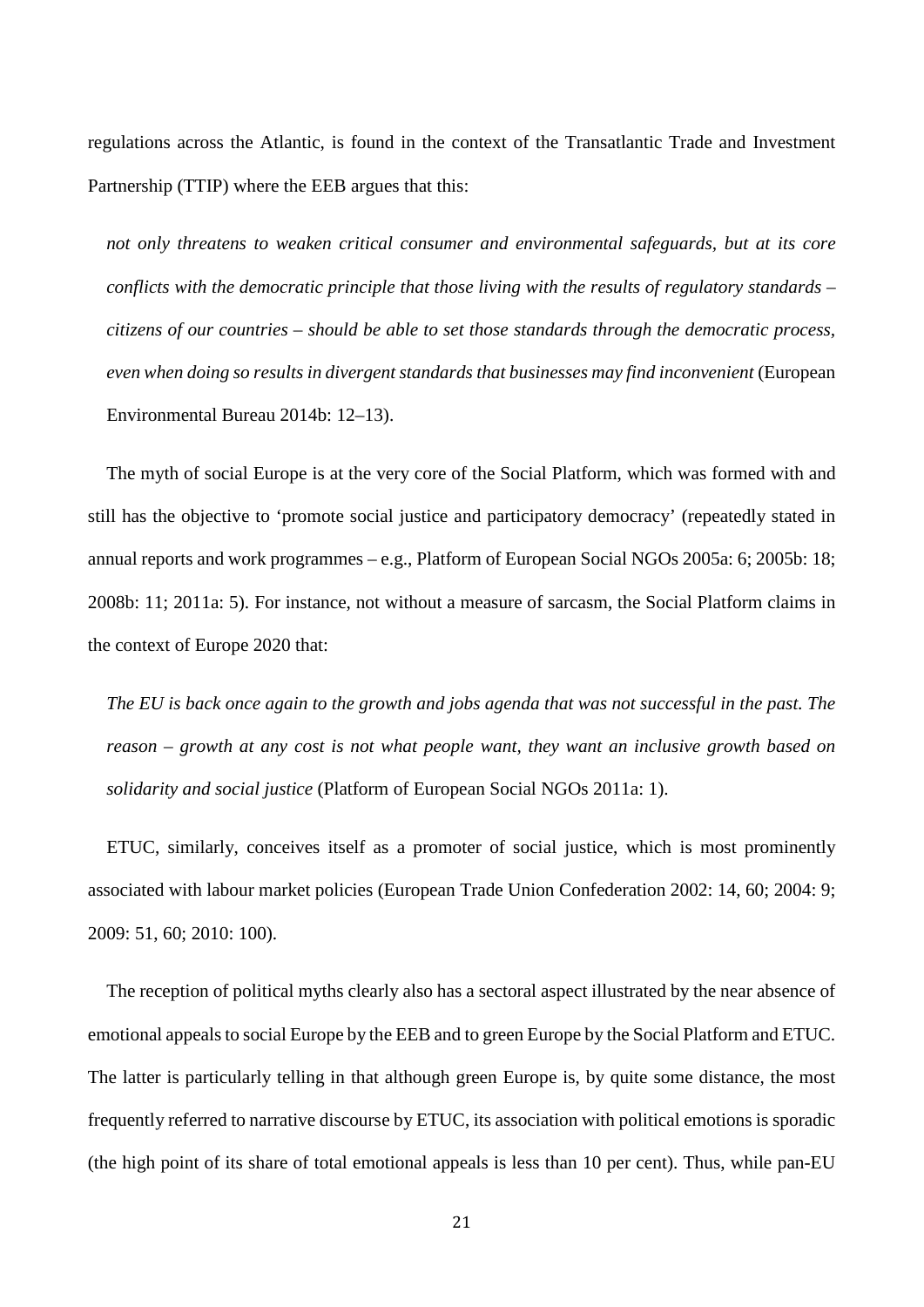NGOs may draw on both green and social Europe when invoking political emotions, and thus contributing to the reproduction of political myths, this is almost exclusively the myth associated with the particular NGO's principal area of work.

#### *Reproduction of green and social Europe: desire and self-blockage*

What Kølvraa – drawing on Laclau and Žižek – calls 'the utopian dimension of myths' is especially helpful in understanding the process of mytical reproduction (2016: 176–178). The utopian elements embedded in political myths essentially present us with a paradox. Political communities are on the one hand mobilised by political myths and driven by the desire to realise utopian societal ideals. On the other hand, realising utopian ideals is typically not only disapointing, the process also deprives the community of its identity and key driving force: collective desire. For that reason the survival of any political community depends on 'self-blockage' by means of continuously fabricating obstructions and adverseries delaying the realisation of utopia (Kølvraa 2016: 177). Engaging in even minor reformulation of utopian ideals may well be not only time-consuming, but also an endeavour involving a high level of risk and uncertainty about the attractiveness of the adjusted ideals. Politiucal communities are more likely to restate already institutionalised organisational ideals to uphold collective desires. This is also what seems to appear among pan-EU NGOs.

The EEB contends that sustainable development objectives serve both European competitiveness and job creation, but at the same time refuses to treat sustainability and growth on a par with each other (e.g., European Environmental Bureau 2007: 7; 2010b: 8–9; 2012a: 9). In that sense, the EEB most clearly plays an independent role in green Europe myth-making, not by dissociating growth objectives from sustainability, but by continuously demoting the former to being a consequence of the latter. The EEB appears to engage in EU environmental politics on the terrms set out by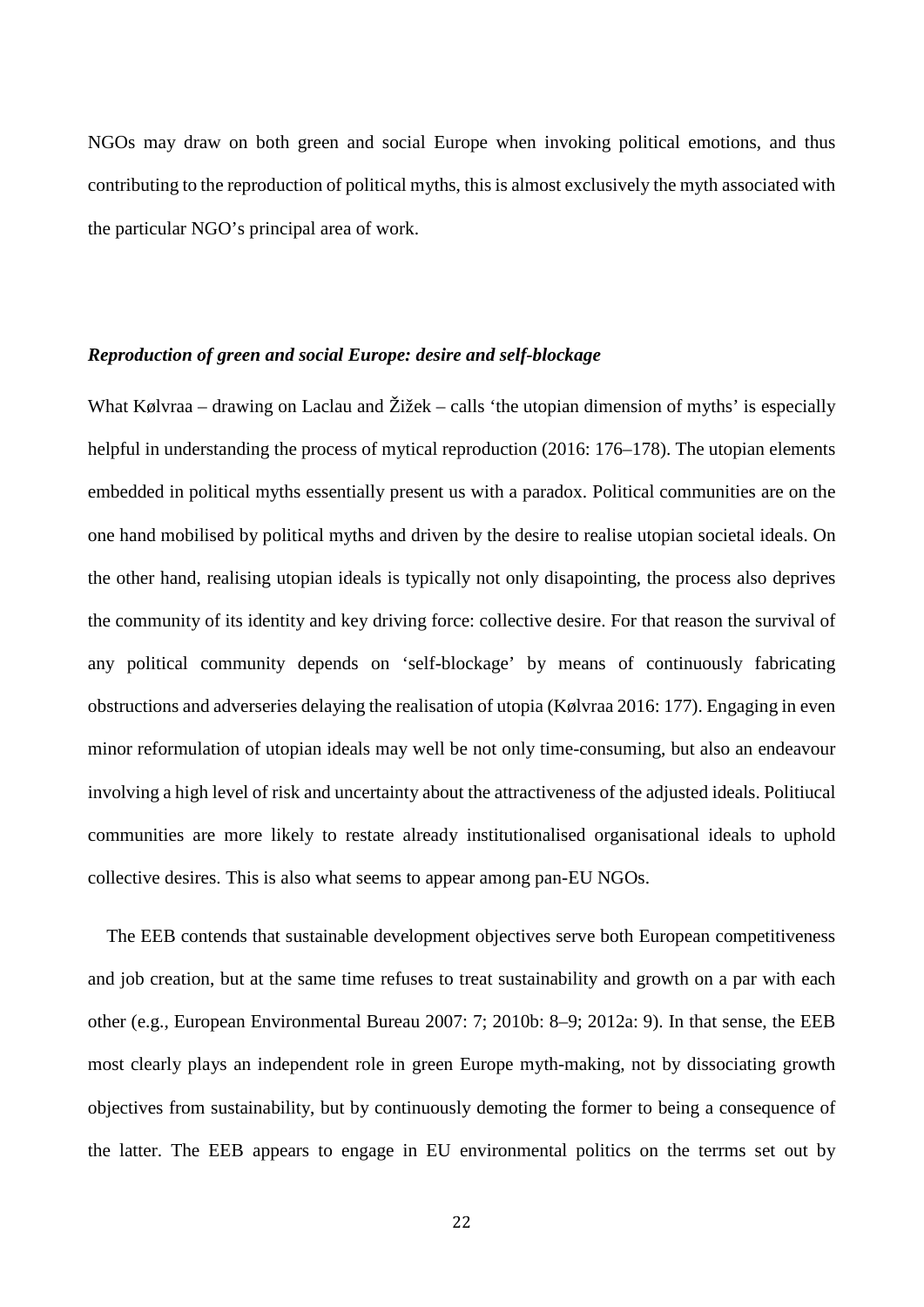'ecological modernisation', that is clearly accepting that the pursuit of greeen objectives is not the enemy of techological innovation and economic growth (Baker 2007). However, contributing to green Europe myth-making, the EEB goes a step further by restating the utopia holding that sustainability is a non-reducable societal ideal, and by doing so arguably securing their own survival. The Social Platform has been struggling with internal ideational division among their members over the years (Cullen 2010), but as a collective they view inclusive growth as a response to existing, but failed, EU macro-economic policies. While the Social Platform distance themselves from the 'growth and jobs agenda', they are ready to associate societal and labour market inclusiveness with growth (e.g. Platform of European Social NGOs 2011a: 2). Like the EEB, the Social Platform is keen to tap into institutionalised political myths, yet at the same time they envision a social Europe which cannot be – and has not in the past been – realised by growth objectives, but must be driven by political and economic solidarity. ETUC highlights the links between, and need for, investment in public services on the one hand and, on the other hand, the defence of the 'European social model' and the promotion of sustainability (e.g., European Trade Union Confederation 2010: 16). At the same time, ETUC's mythical reproductions are possibly the most in line with Europe 2020.

# **V. Conclusions**

This paper has advanced a three step research design for the study of the emotional appeal of political myths; with the first step viewing our instance – Europe 2020 – as a set of institutionalised narratives; the second step setting up a design for the study of the emotional appeal of political narrative discourse; and a third step allowing for the investigation of the reproduction and usage of myths among pan-EU NGOs. I have argued that: (1) pan-EU NGOs are indeed receptive to political myths, including in the short term; (2) pan-EU NGOs contribute to the reproduction of myths, especially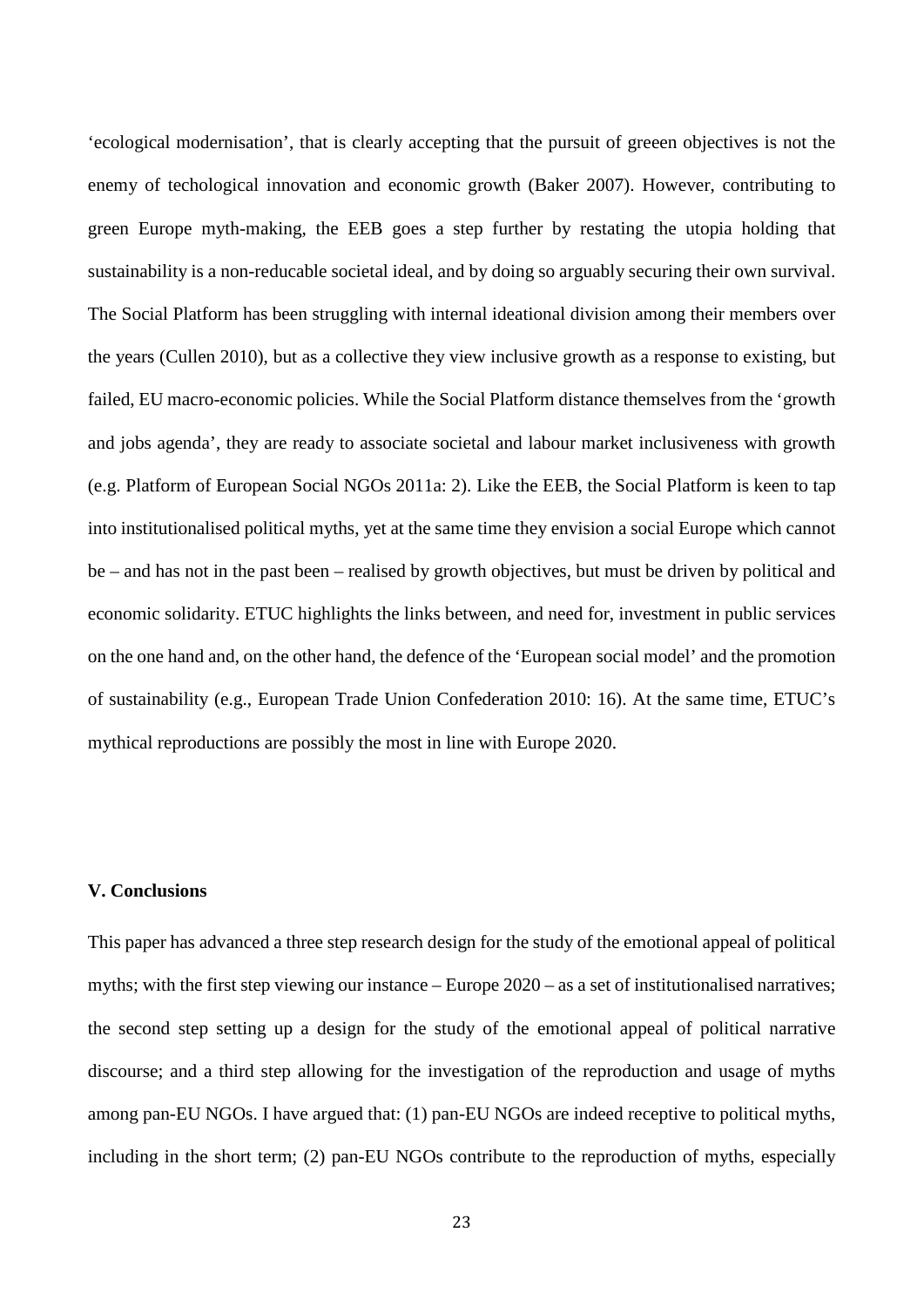already institutionalised myths and those myths that resonate with their sectoral activities; and that in this process (3) pan-EU NGOs strategically use political myths not only to justify their policy positions, but also to continually mobilise desire around their organisations' utopian ideals.

It is especially surprising that political initiatives like Europe 2020 appear to have immediate impacts by boosting political myths. Pan-EU NGOs appear to react immediately, but also in their reproduction of (mythical) substance, strategically using political myths to justify their policy positions (with the exception of Businesseurope). We do not know whether self-blockage as a means of organisational survival is the outcome of an institutionalised practice, a strategic choice or, perhaps most likely, a combination of the two. This is probably not an issue easily settled. The need for the EEB, Social Platform and ETUC to restate the utopian dimension of green and social Europe myths may well be enforced in the wake of major Commission initiatives such as Europe 2020. Using the logic of the desires associated with utopian ideals, arguably Businesseurope does not possess the same need to reproduce a utopia if we agree that they are possibly the most favoured by a current liberal economic political discourse of the NGOs studied here. This is not to suggest that Businesseurope is operating within their utopian ideal, but rather to suggest that Businesseurope is not *as* driven by the need to reproduce political myths and contribute to changes in circumstances. Future research needs to look into this in more detail, possibly by drawing on other sources of data including speeches by key actors and elite interviews. The implications of the study of political myths, not only as key to understanding support for political institutions, but also as having a role to play in short- to medium term politics are potentially significant. Alongside interest and ideas, the study of political myths essentially introduces political emotions as both constitutive for European integration and as a strategic resource in day-to-day politics.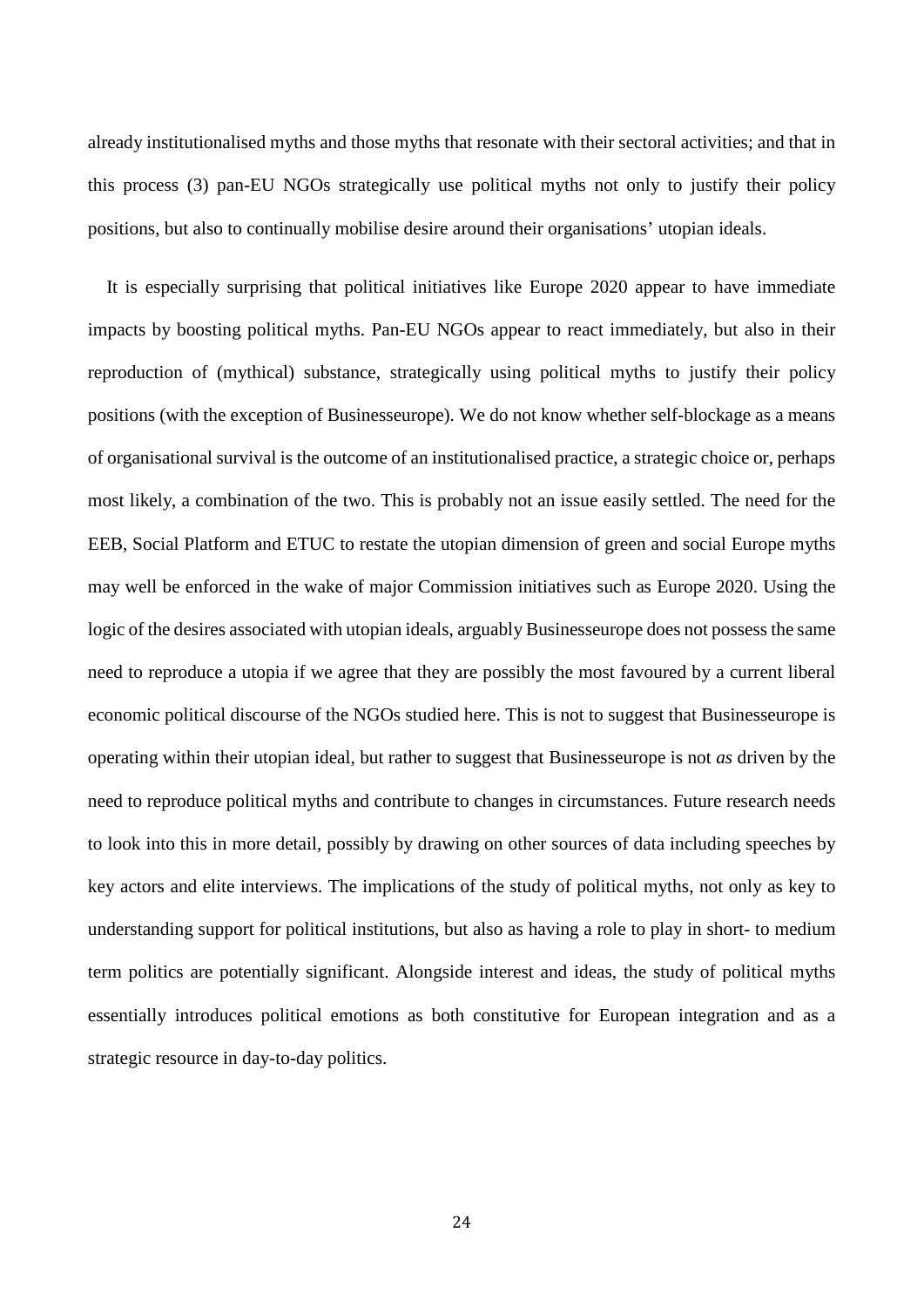**Biographical note:** Kennet Lynggaard is associate professor in the Department of Social Sciences and Business, Roskilde University.

**Address for correspondence:** Kennet Lynggaard, Department of Social Sciences and Business, Roskilde University, Universitetsvej 1, Build. 25.1, DK 4000 Roskilde, Denmark. email: kennetl@ruc.dk

# **ACKNOWLEDGEMENTS:**

This work is kindly supported by the Danish Council for Independent Research under Collaborative Research Project Grant No. 12-125297. I would like to thank members of the collaborative research project Ian Manners, Christine Søby and Maryna Onishchenko.

# **References**

- Atkinson, J.R. and Davoudi, S. (2000) 'The concept of social exclusion in the European Union: context, development and possibilities', *Journal of Common Market Studies* 38(3): 427–48.
- Baker, S. (2007) 'Sustainable development as symbolic commitment: Declaratory politics and the seductive appeal of ecological modernisation in the European Union', *Environmental Politics* 16(2): 297–317.
- Bottici, C. (2007) *A Philosophy of Political Myths,* Cambridge: Cambridge University Press.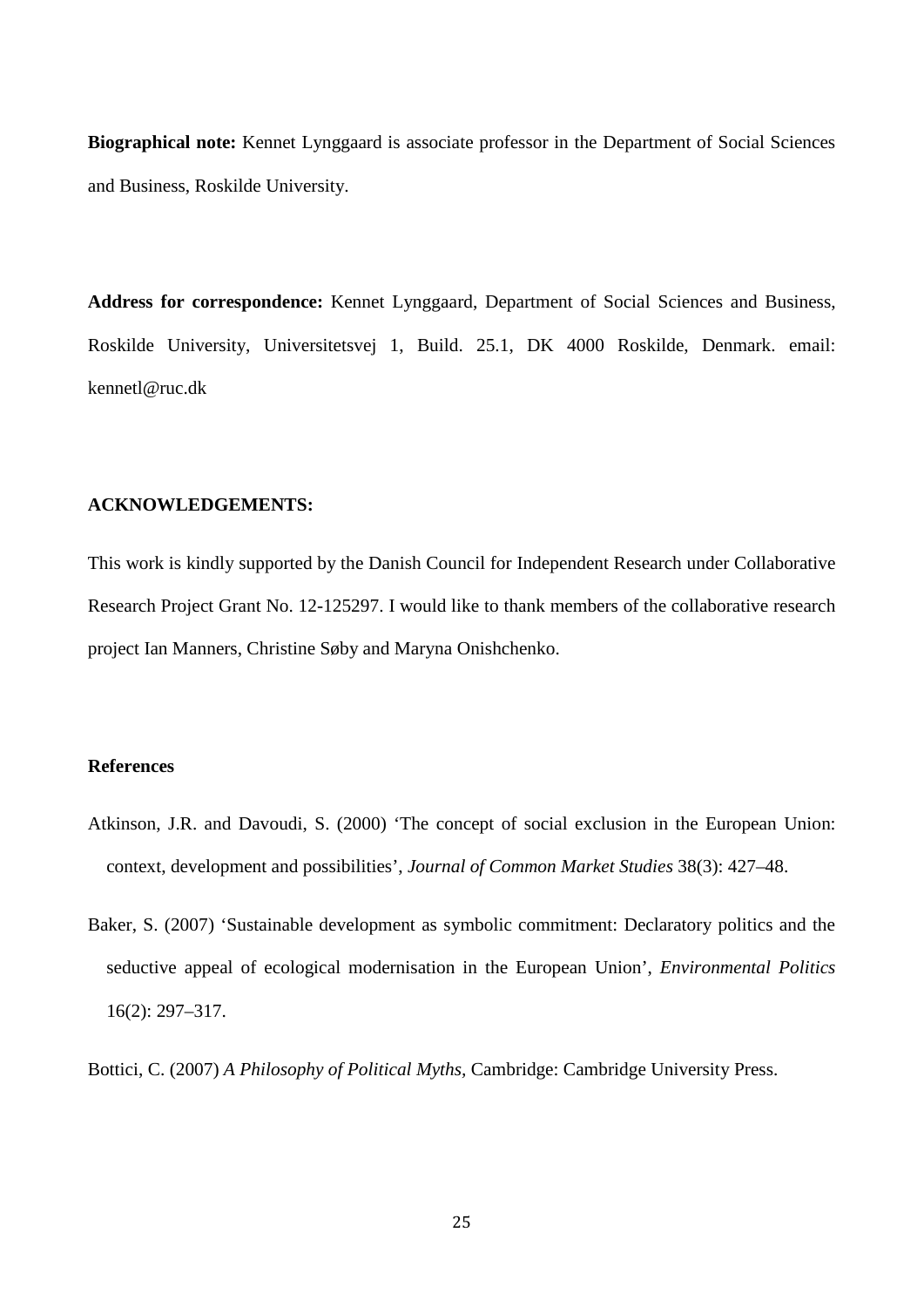- Bottici, C. and Challand, B. (2013) *Imagining Europe: Myths, Memory, and Identity,* Cambridge: Cambridge University Press.
- Brand, C. (2011) 'MEP calls for Europe 2020 to be "budget priority"', *European Voice*, 19 April, available at <http://www.politico.eu/article/mep-calls-for-europe-2020-to-be-budget-priority/> (accessed August 2015).
- Businesseurope (1999–2014, a, b) 32 '*Biannual Economic Outlook 1999–2014*', Brussels: Businesseurope.
- Cullen, P. (2010) 'The Platform of European Social NGOs: ideology, division and coalition', *Journal of Political Ideologies* 15(3): 317–31.
- European Commission (2010) *EUROPE 2020: A strategy for smart, sustainable and inclusive growth*, Communication from the Commission. Brussels, 3 March 2010.
- Della Sala, V. (2010) 'Political myth, mythology and the European Union', *Journal of Common Market Studies* 48(1): 1–19.
- De Ville, F. and Orbie, J. (2014) 'The European Commission's neoliberal trade discourse since the crisis: legitimizing continuity through subtle discursive change', *The British Journal of Politics & International Relations* 16(1): 149–67.
- Edelman, M. (1977) *Political Language: Words That Succeed and Policies That Fail,* New York: Academic Press.
- European Environmental Bureau (2005-2014, a, b) 20 '*Biannual memorandums to Council Presidencies 2005-2014'*, Bruxelles: European Environmental Bureau.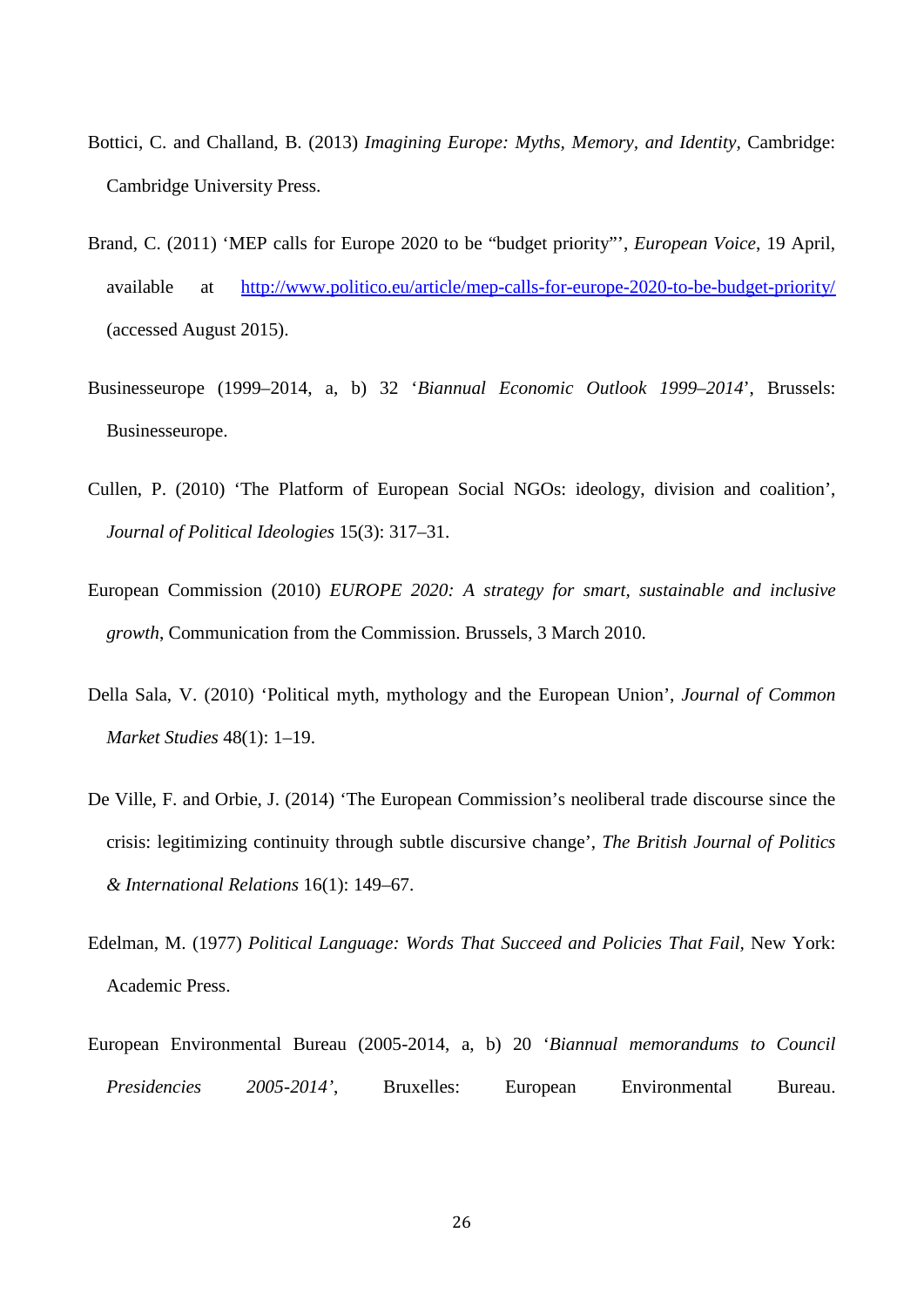<http://www.eeb.org/index.cfm/library/?month=0&year=0&Memorandums=1> (accessed April 2016).

- European Environmental Bureau (2009c) 'Metamorphosis', October 2009 Newsletter # 55. [http://www.eeb.org/publication/2009/Meta\\_55\\_Web.pdf](http://www.eeb.org/publication/2009/Meta_55_Web.pdf) (accessed August 2015).
- European Environmental Bureau (2013c) 'The green tests for the Lithuanian Presidency', Brussels: European Environmental Bureau.
- European Parliament (2009) *Debates*, 15 December, available at [http://www.europarl.europa.eu/sides/getDoc.do?type=CRE&reference=20091215&secondRef=I](http://www.europarl.europa.eu/sides/getDoc.do?type=CRE&reference=20091215&secondRef=ITEM-%0912&language=EN) TEM- [12&language=EN](http://www.europarl.europa.eu/sides/getDoc.do?type=CRE&reference=20091215&secondRef=ITEM-%0912&language=EN) (accessed August 2015).
- European Trade Union Confederation (2000–2013) 13 '*Annual Resolutions 2000–2013',* Brussels: European Trade Union Confederation.
- Ferrera, M. (2014) 'Ideology, parties and social politics in Europe', *West European Politics* 37(2): 420–38, DOI: 10.1080/01402382.2014.887872
- Hajer, M.A. (1995) *The Politics of Environmental Discourse: Ecological Modernisation and the Policy Process,* Oxford: Clarendon Press.
- Hansen, L. and Williams, M.C. (1999) 'The myth of Europe: legitimacy, community and the "crisis" of the EU', *Journal of Common Market Studies* 37(2): 233–49.
- Hannes-Magnusson, H. and Wiener, A. (2010) 'Studying contemporary constitutionalism: memory, myth and horizon', *Journal of Common Market Studies* 48(1): 21–44.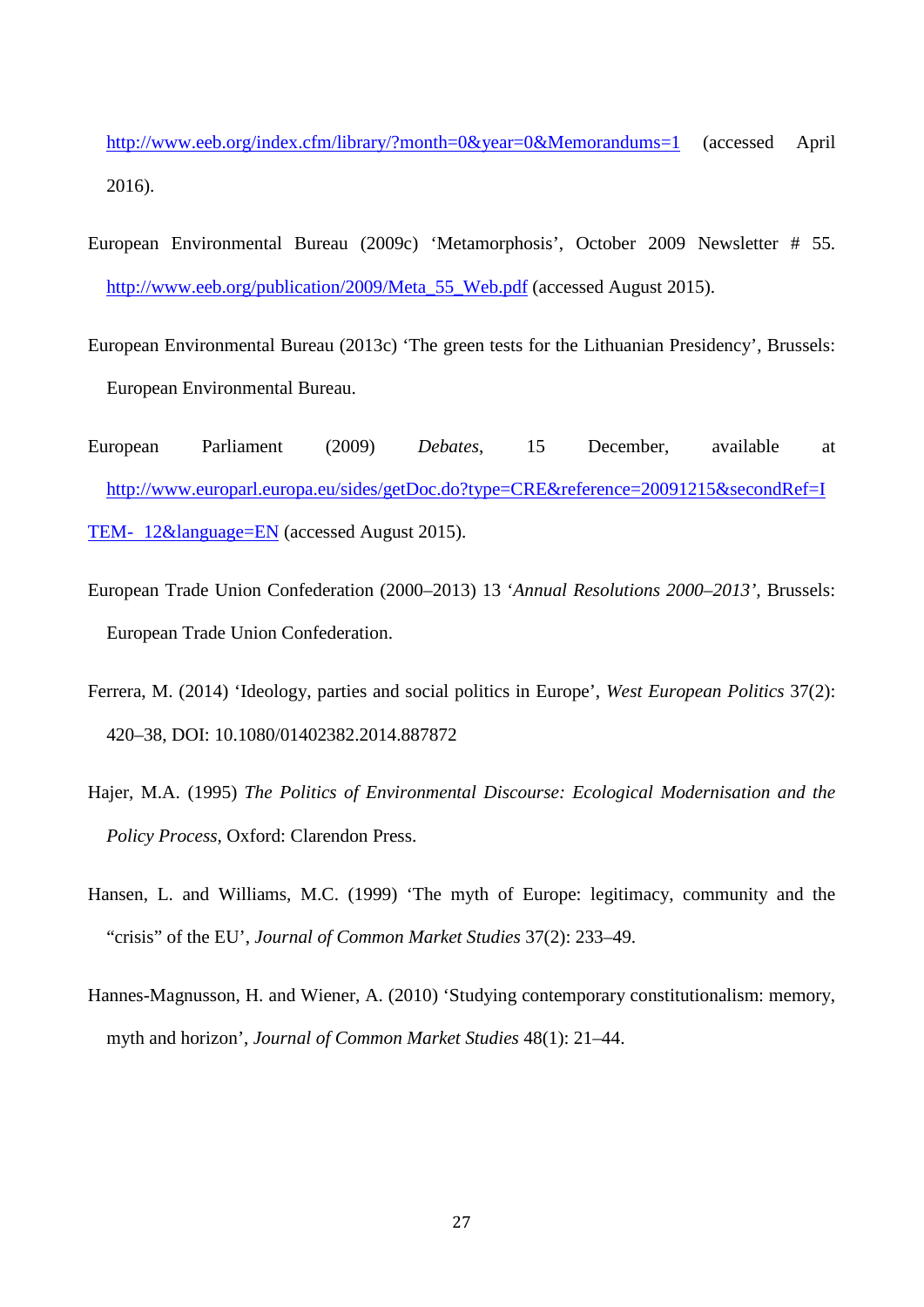- Kahn-Nisser, S. (2013) 'Conditionality, communication and compliance: the effect of monitoringon collective labour rights in candidate countries', *Journal of Common Market Studies* 51(6): 1040– 56.
- Kølvraa, C. (2016) 'European fantasies: on the EU's political myths and the affective potential of utopian imaginaries for European identity', *Journal of Common Market Studies* 54(1): 169–84.
- Lenschow, A. and Sprungk, C. (2010) 'The myth of a green Europe', *Journal of Common Market Studies* 48(1): 133–54.
- Lieberman, S. and Gray, T. (2007) 'The role of political myth in the international conflict over genetically modified foods and crops', *European Environment* 17(6): 376–86.
- Lundvall, B.-Å. and Lorenz, E. (2012) 'From Lisbon Strategy to EUROPE 2020', in N. Morel, B. Palier and J. Palme (eds) *Towards a Social Investment Welfare State?: Ideas, Policies and Challenges,* University of Bristol: The Policy Press, pp. 333–53.
- Lynggaard, K. (2006) *The Common Agricultural Policy and Organic Farming: An Institutional Perspective on Continuity and Change,* UK/Wallingford: CAB International.
- Lynggaard, K. (2013) 'Elite Decision Makers' Strategic Use of European Integration and Globalisation Discourses: Irish and Danish Banking Sector Reforms in the 1990s and 2000s', *New Political Economy* 18(6): 862-84.
- Lynggaard, K., Manners, I. and Søby, C. (2014) 'Symbols and myths in European integration', paper presented at 7th Pan-European Conference on the European Union, The Hague, 5–7 June.
- Macrae, H. (2010) 'The EU as a gender equal polity: myths and realities', *Journal of Common Market Studies* 48(1): 155–74.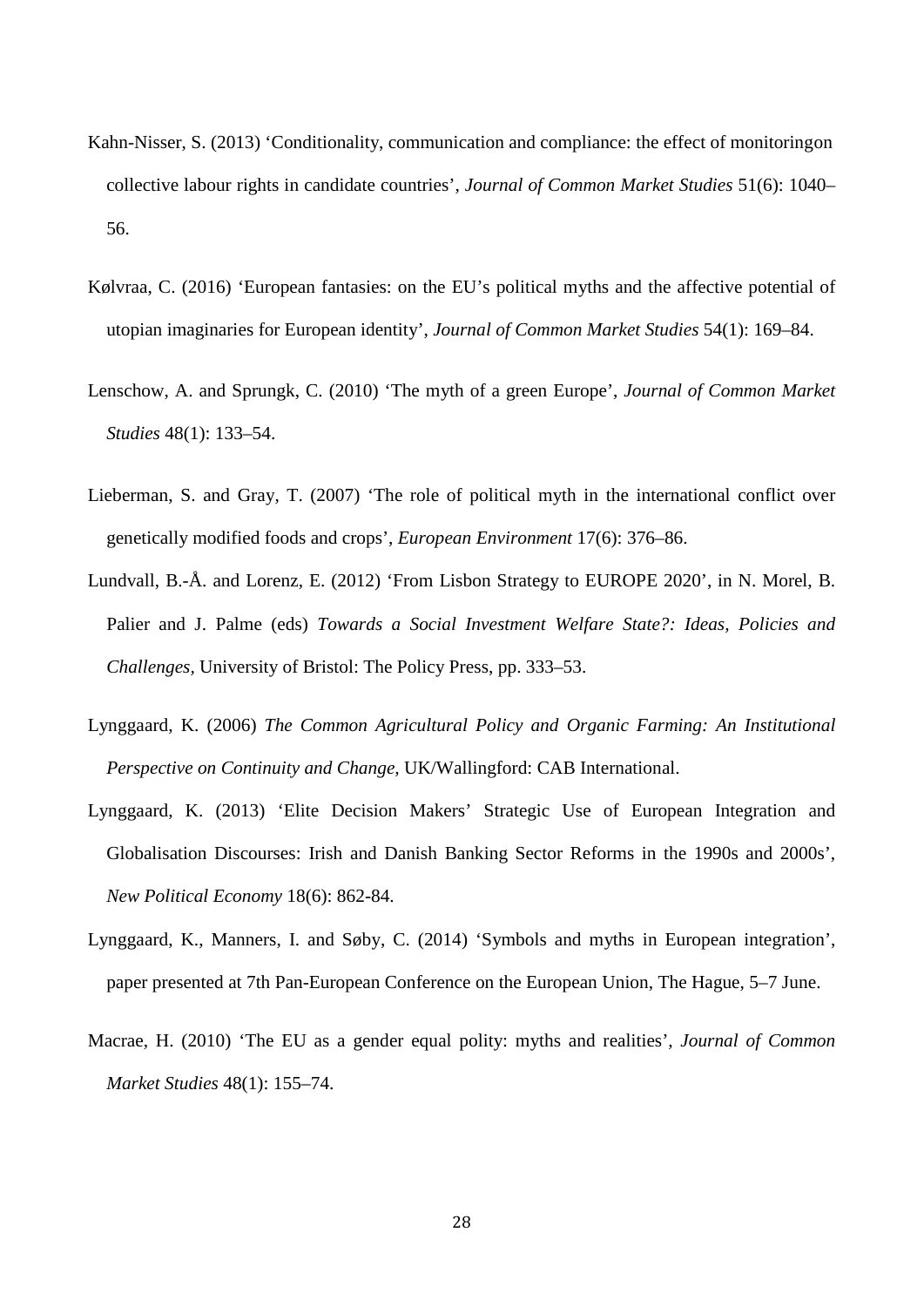- Manners, I (2011) Symbolism in European integration, *Comparative European Politics* 9(2): 243- 63.
- Manners, I. (2014) 'The European Union's institutionalisation of symbols and myths', paper presented at 3rd Midterm Conference of the European Political Sociology Research Network of ESA (European Sociological Association), Europe's Global Challenges: Society, Politics, Markets, University of Copenhagen, 28–29 November.
- Manners, I and Murray, P. (2016) 'The end of a noble narrative? European integration narratives after the Nobel Peace Prize', *Journal of Common Market Studies* 54(1): 185–202.
- Marcus, G.E. (2003) 'The psychology of emotion and politics', in L. Huddy, D. Sears and R. Jervis (eds), *Oxford Handbook of Political Psychology,* Oxford: Oxford University Press, pp. 182–221.
- Marcus, G.E. (2000) 'Emotions in politics', in N. Polsby (ed.), *Annual Review of Political Science 2000,* Palo Alto, CA: Annual Reviews, pp. 221–50.
- Matsumoto, D., Hwang, H.C. and Frank, M.G. (2013) 'Emotional language and political aggression', *Journal of Language and Social Psychology* 32(4): 452-68.
- McNamara, K.R. (2015) *The Politics of Everyday Europe: Constructing Authority in the European Union,* Oxford: Oxford University Press.
- Obradovic, D. (1996) 'Policy Legitimacy and the European Union', *Journal of Common Market Studies* 34(2): 191–221.
- Platform of European Social NGOs (2002-2012, a) 11 '*Social Platform annual reports 2002-2012*', Brussels: Platform of European Social NGOs. http://cms.horus.be/site/99907/AboutUs.asp?DocID=8151 (accessed April 2016).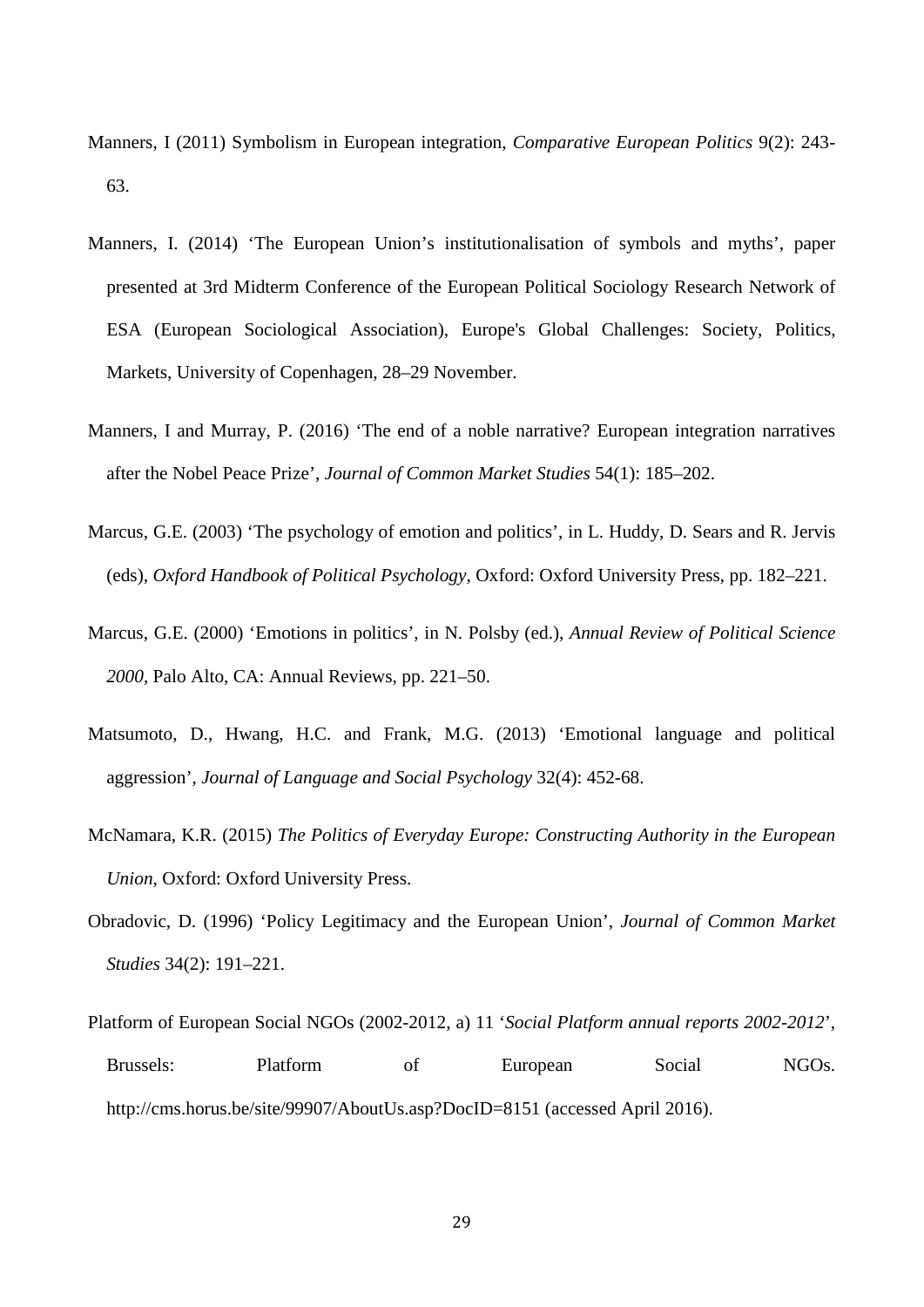- Platform of European Social NGOs (2002-2012, b) 11 'Work programmes of the Social Platform 2002-2012', Brussels: Platform of European Social NGOs. http://cms.horus.be/site/99907/AboutUs.asp?DocID=8150 (accessed April 2016).
- Rovisco, M. (2010) 'One Europe or several Europes? The cultural logic of narratives of Europe views from France and Britain', *Social Science Information* 49(2): 241–66.
- Schmidt, V. (2008) 'Discursive institutionalism: the explanatory power of ideas and discourse', *Annual Review of Political Science* 11: 303–26.
- Spring Alliance (2009) 'For a European Union that puts people and planet first'. Manifesto, available at <https://www.etuc.org/sites/www.etuc.org/files/manfinal.pdf> (accessed November 2015)
- Spring Alliance (2014) 'A better Europe now'. Manifesto II, available at <https://www.etuc.org/sites/www.etuc.org/files/manfinal.pdf> (accessed November 2015)
- Stråth, B. (2005) 'Methodological and substantive remarks on myth, memory and history in the construction of a European community', *German Law Journal* 6: 255–71.
- Taylor, S. (2010) 'Backing for Europe 2020', *European Voice*, 31 March, available at <http://www.politico.eu/article/backing-for-europe-2020/> (accessed August 2015).
- Warleigh-Lack, A. (2010) 'Greening the European Union for legitimacy? A cautionary reading of Europe 2020', *Innovation: The European Journal of Social Science Research* 23(4): 297–311.
- Wueest, B. and Fossati, F. (2015) 'Quantitative discursive institutionalism: a comparison of labour market policy discourse across Western Europe', *Journal of European Public Policy* 22(5): 708– 30. DOI: 10.1080/13501763.2014.976834